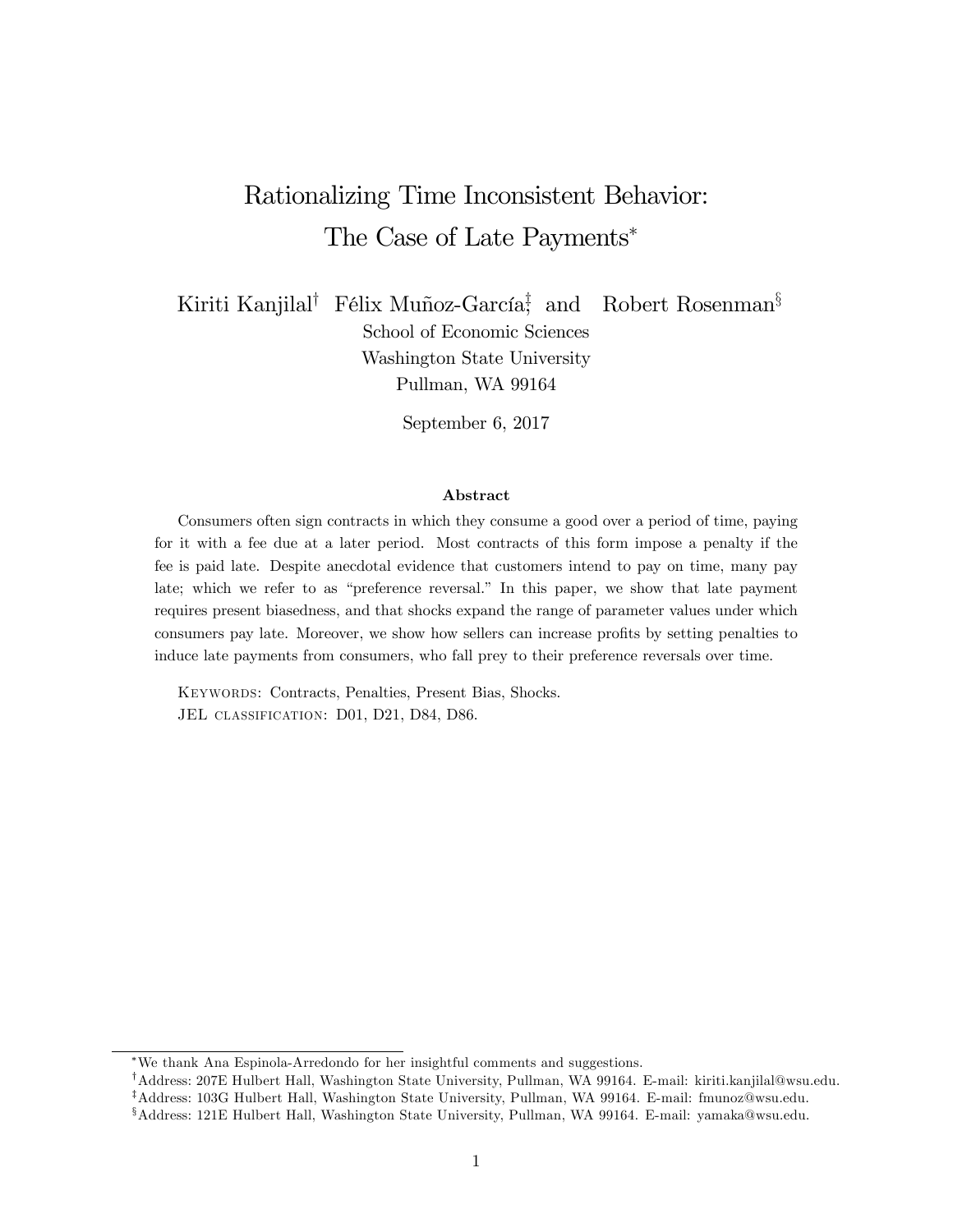# 1 Introduction

Consumers often sign contracts in which they consume a good over a period of time, paying for it with a fee due at a later period. Examples of such goods include cable TV, internet, and cell phone. Although contracts normally specify that customers are expected to pay the bill on time, and most impose a penalty if the fee is paid late, many customers pay late, despite anecdotal evidence that customers intend to pay on time, and can afford to. In the U.S., for instance, 28.4 million households pay at least one bill late per month (Wall Street Journal 3/15/2007), and penalties for late payment increased from \$7 billion in 2000 to \$22 billion in 2004 (Wall Street Journal April 2004). In the same line, according to the Citi Simplicity Survey (2013) 59% of Americans have paid a bill late in their lifetime (including credit card, utility, cable, etc.), and 88% of those have done so in the past 12 months. The most common reason that consumers use to justify their late payments is forgetfulness  $(61\%)$ , and being busy with work and family obligations  $(39\%)$ . Lack of available funds  $(42\%)$ , while significant, is not the main reason a bill is paid late.

From these reports, it appears people who could pay on time, and sign a contract expecting to do so, often end up paying their bills late. Hence, while some of this consumer behavior can be attributed to Önancial reasons, it may be that often individuals are simply so busy with family and work that they forget to pay their bills. In this paper, we present two different explanations for such behavior. We also identify the conditions under which a seller can use such consumer behavior by strategically designing fees and penalties to exploit late payments and increase profits. Our paper seeks to answer two questions:

- 1. Why do consumers sign contracts anticipating paying them on time, but when payment is due, do not pay, thus exhibiting dynamically inconsistent behavior and incurring additional penalties? and,
- 2. Under what conditions can sellers increase profit by strategically designing fees and penalties that induce consumers to pay their bills late?

While considering the first question, an immediate answer is that consumers exhibit present bias. One explanation for present bias is quasi-hyperbolic discounting (Laibson, 1997, O'Donoghue and Rabin, 1999). When consumers care more about the present than the future, it can lead them to pay bills late. However, this does not provide a complete answer to the question. In particular, as the due date for a bill approaches, there is a small time difference between the current and the future (when consumers are penalized). For this small time period, we show that present bias can only explain late bill payments under restrictive parameter conditions.<sup>1</sup> Hence, as a further explanation we hypothesize that some consumers pay their bill late due to shocks, such as forgetting or family obligations, which, according to the above Citi Survey, account for 61% and 39%, respectively of why payments are late.

<sup>&</sup>lt;sup>1</sup>Another possibility is procrastination. While procrastination can result from hyperbolic discounting (Murooka and Schwarz, 2016), Herweg and Muller (2011) establish that procrastination can be viewed as rational behavior when the cost of paying today outweighs the costs of paying the penalty.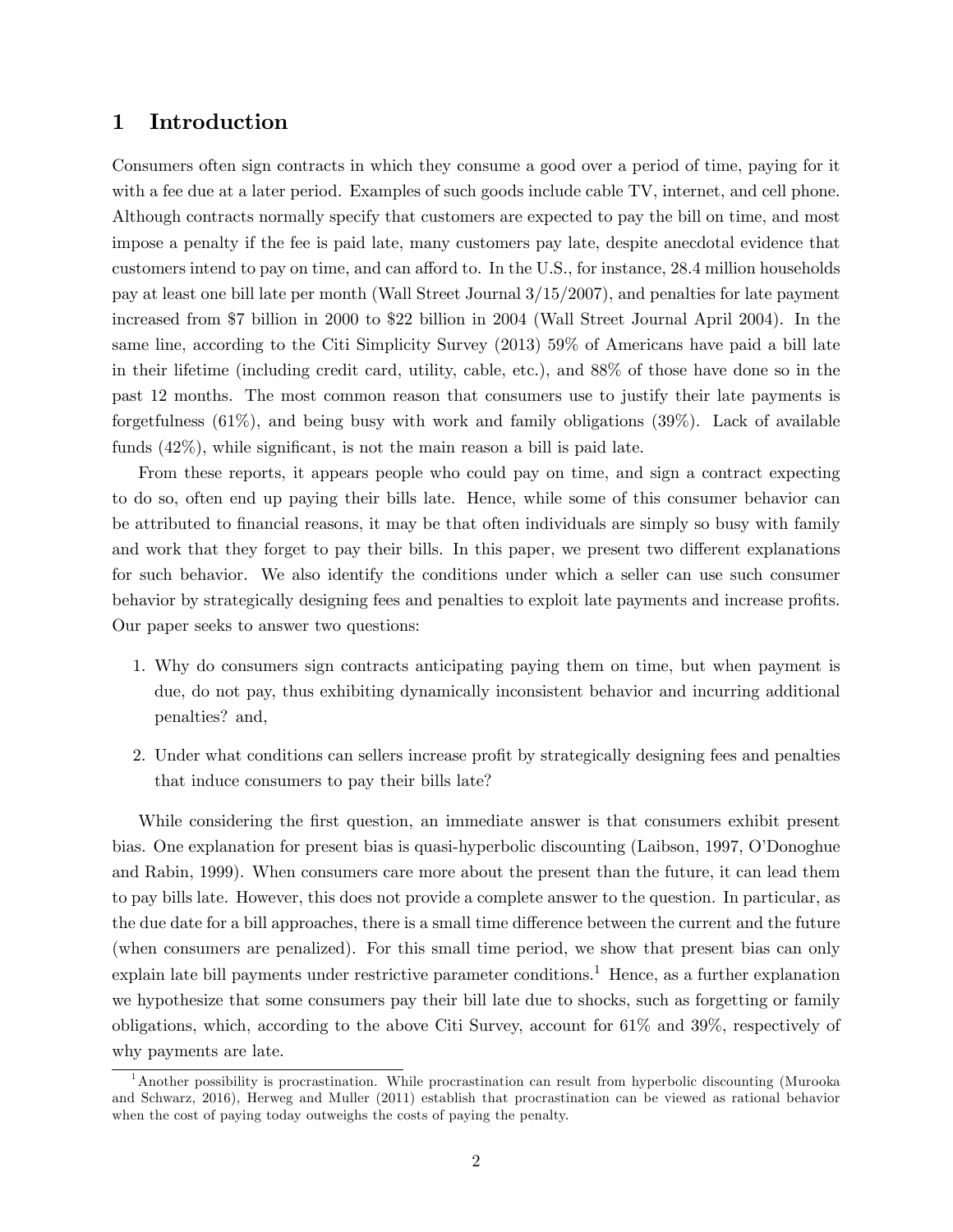There is evidence that consumers, over time, often forget contract details, including due dates and late penalties. Decreasing attention abilities have been well documented in the psychological literature since Ebbinghaus (1885) and Craik and Lockhart (1972) both in short and long periods of time (for a survey of this literature see Schacter, 1999). More recently, Ericson (2011) experimentally shows that individuals suffer from overconfidence in their own memory, that is, they overestimate their ability to remember future events. As a result of this, they are unwilling to incur  $\cos$ ts (such as setting a reminder) required to remember due dates,<sup>2</sup> leading consumers to pay bills late and incur late fees.<sup>3</sup>

To answer the second question, we consider how consumer behavior can be exploited by firms. In a market where the probability of an exogenous shock is high, the seller can increase her profit by setting stringent penalties for late payment. However, if the probability of a shock is low, the seller may keep penalties so low that present bias alone drives all individuals to pay late. In essence, the seller's choice is between a low penalty that extracts a small surplus from all individuals, and a high penalty that extracts a late payment penalty from only a few customers. Our findings suggest that, under certain parameter conditions, sellers optimally charge a high penalty, thus fully exploiting those individuals who suffer a shock. This analysis is consistent with Chetty  $(2015)$  who shows how firms can extract welfare from present biased consumers, but goes beyond because our analysis does not rely on present biasedness alone and allows for shocks. If there is no present bias, buyers would still pay late, but only when suffering a shock, thus hindering the seller's ability to induce late payment.

Firms' optimizing penalties can be substantial, consistent with what is observed in the market.<sup>4</sup> Hence, we extend our analysis by evaluating how legal limits on the penalty can improve the utility of consumers who suffer a shock, without inducing those who do not suffer such a shock to stop paying on time. In this effort we support Armstrong and Vickers  $(2012)$ . They discuss the importance of consumer protection on contingent charges. This plays a similar role as penalties in our model, although Armstrong, Vickers and Zhou (2009) point out that excessive consumer protection can have undesirable welfare effects.

Section 2 describes the model, and section 3 presents the consumer's problem for each of our behavioral settings. In section 4 we examine the seller's problem for each type of consumer he may

<sup>&</sup>lt;sup>2</sup>In the experiment, subjects had to choose between receiving a large payment, conditional on them remembering to claim their payment with a six-month delay, or a smaller payment that would automatically be sent to them after six months. Ericson (2011) finds that, while three quarters of the subjects choose the large payment and said they would remember to claim their payment after six months, only half of them claimed it, thus reflecting overconfidence in their own memory.

<sup>&</sup>lt;sup>3</sup>There is good empirical evidence that reminders help people meet their commitments when the reminders came at no set-up cost to the consumers. For instance, Karlan et al. (2016) examine data from three banks in Peru, Bolivia and the Philippines, and show that, among people who have recently opened a savings account, reminders increase the probability of meeting their commitments. Similarly, Calzolari and Nardotto (2012) conducted a field experiment on a sample of individuals joining a gymnasium, and found that a weekly email reminder increases attendance by up to 25%.

<sup>&</sup>lt;sup>4</sup>In the U.S., for example, Time Warner Cable (TV services) and Verizon (phone) charge a penalty of up to 1.5% of the monthly fee in case of late payment. Penalties are larger in other countries; Reliance India Mobile charges a late penalty equivalent to 2.5% of the monthly fee in case of late payment.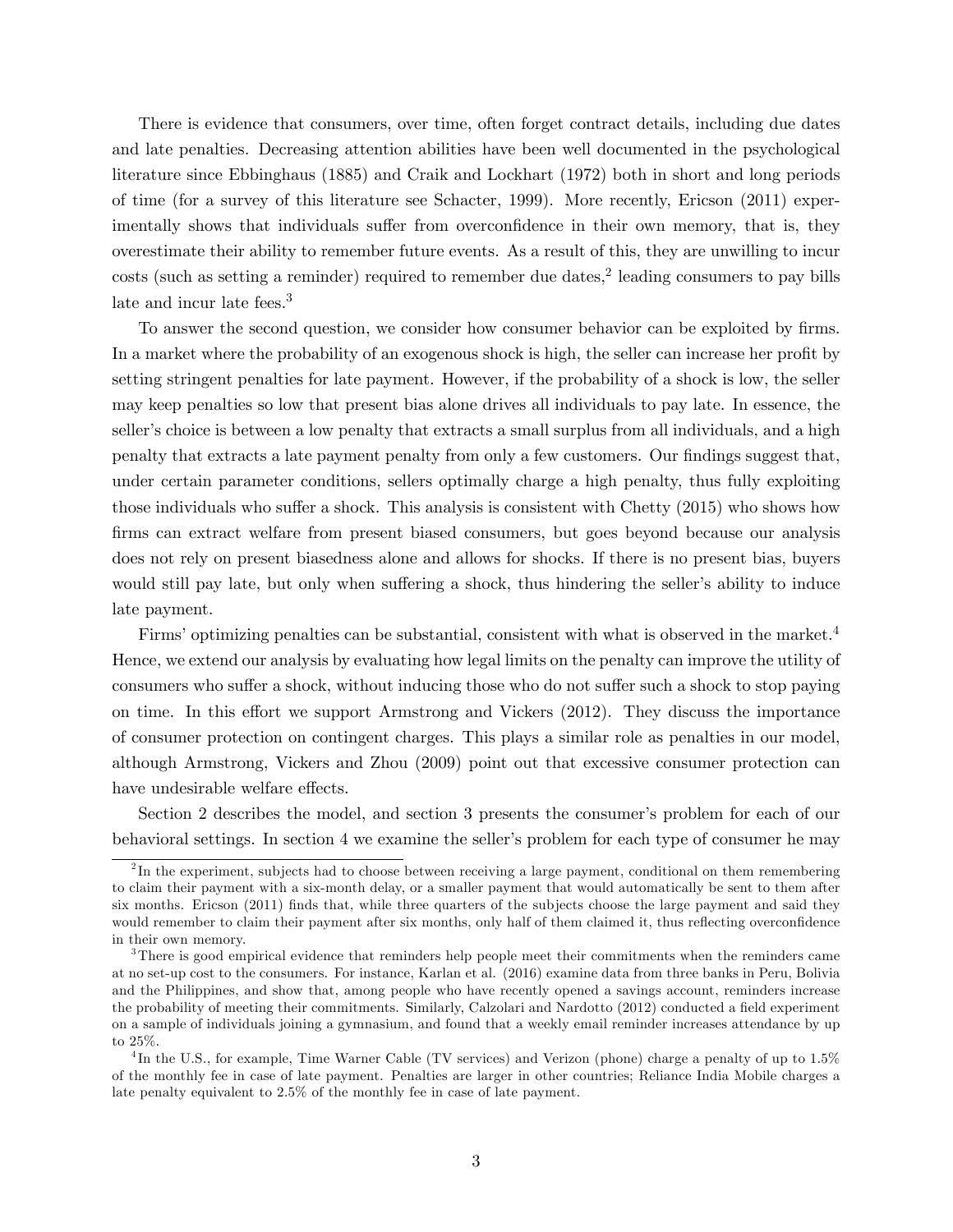face. Section 5 discusses our main conclusions and policy implications.

# 2 Model

Consider an individual who discounts future payoffs by a factor  $\delta \in (0,1]$ , and exhibits a present bias parameter  $\beta \in [0, 1]$ . Present bias is absent if  $\beta = 1$ ; as in Laibson (1997). A monopolist offers a contract at time  $t = 0$ . The consumer can choose to either sign it or not. If he signs the contract, he gets one unit of the good in every period  $t$  thereafter. This yields him a utility of  $u_t$  in period  $t$ . He pays for this service at a later time  $t = n$ . This setting embodies as special cases contracts in which payment is due immediately after signing (i.e.  $n = 1$ ) as well as those allowing the customer to enjoy the good for multiple periods by having to pay at a "due date" period n (e.g.,  $n = 30$  for monthly). Examples for such goods are cable, internet and cell phone services. The billing cycles are repeated z times, where  $z \geq 1$ . For instance, if  $n = 30$  and  $z = 12$ , the bill is repeated 12 months, for a total of  $zn = 360$  days. Therefore, period zn is the last period of the billing cycle and, more generaly, xn is one of the periods when the bill is due, where  $x \in \{1, 2, ...z\}$ .

Paying on time. In every period  $t$ , the stream of payoffs that the consumer obtains from paying the bill due at the end of the current billing cycle  $xn$  is

$$
u_{t} + \beta \sum_{i=1}^{zn-t} \delta^{i} u_{i+t} - \beta F \left( \delta^{zn-t} + \delta^{(x+1)n-t} + \dots + \delta^{zn-t} \right)
$$
  
= 
$$
u_{t} + \beta \sum_{i=1}^{zn-t} \delta^{i} u_{i+t} - \beta F \sum_{i=x}^{z} \delta^{in-t}.
$$
 (2.1)

The first two terms in expression  $(2.1)$  reflect the discounted utility that the individual enjoys from the good, while the third captures the discounted value of paying the fee  $F$  at the end of every billing cycle  $xn$ , where  $x \in \{1, 2, \ldots z\}$ .

Not paying on time. For generality, we assume that, if the individual is late in his payment at period  $t = xn$ , he pays k periods late, i.e., he pays at period  $t = xn + k$ , where  $k \geq 1$ .<sup>5</sup> If he pays one period late,  $k = 1$ , the fee F increases to  $(1 + a)F$ , where penalty a satisfies  $a > 0.6$ Generally, if he is  $k \geq 1$  periods late, he pays a total fee of  $(1 + ka) F$ , thus indicating that penalties increase in time. Both  $F$  and  $a$  are choice variables for the seller, which we characterize in Section 4. Therefore, if the consumer at period t plans to not pay the bill when it is due at period  $t = xn$ , but instead pay  $k$  periods late, his stream of discounted payoffs becomes

$$
u_t + \beta \sum_{i=1}^{zn-t} \delta^i u_{i+t} - \beta F\left(0 + 0 + \dots + 0 + \delta^{xn+k-t}(1 + ka) + \delta^{(x+1)n-t} + \dots + \delta^{zn-t}\right)
$$

<sup>&</sup>lt;sup>5</sup>For instance, if the bill cycle is  $n = 30$  days, it is due in 3 months,  $x = 3$ , and the individual pays it  $k = 4$  days late,  $xn + k = 94$  days.

<sup>&</sup>lt;sup>6</sup>In the U.S., for instance, Time Warner Cable (TV services) and Verizon (phone) charge a penalty of up to 1.5% of the monthly fee in case of late payment, i.e.,  $a = 0.015$ . These penalties are larger in other countries. Reliance India Mobile, for example, charges a late penalty equivalent to 2.5% of the monthly fee in case of late payment.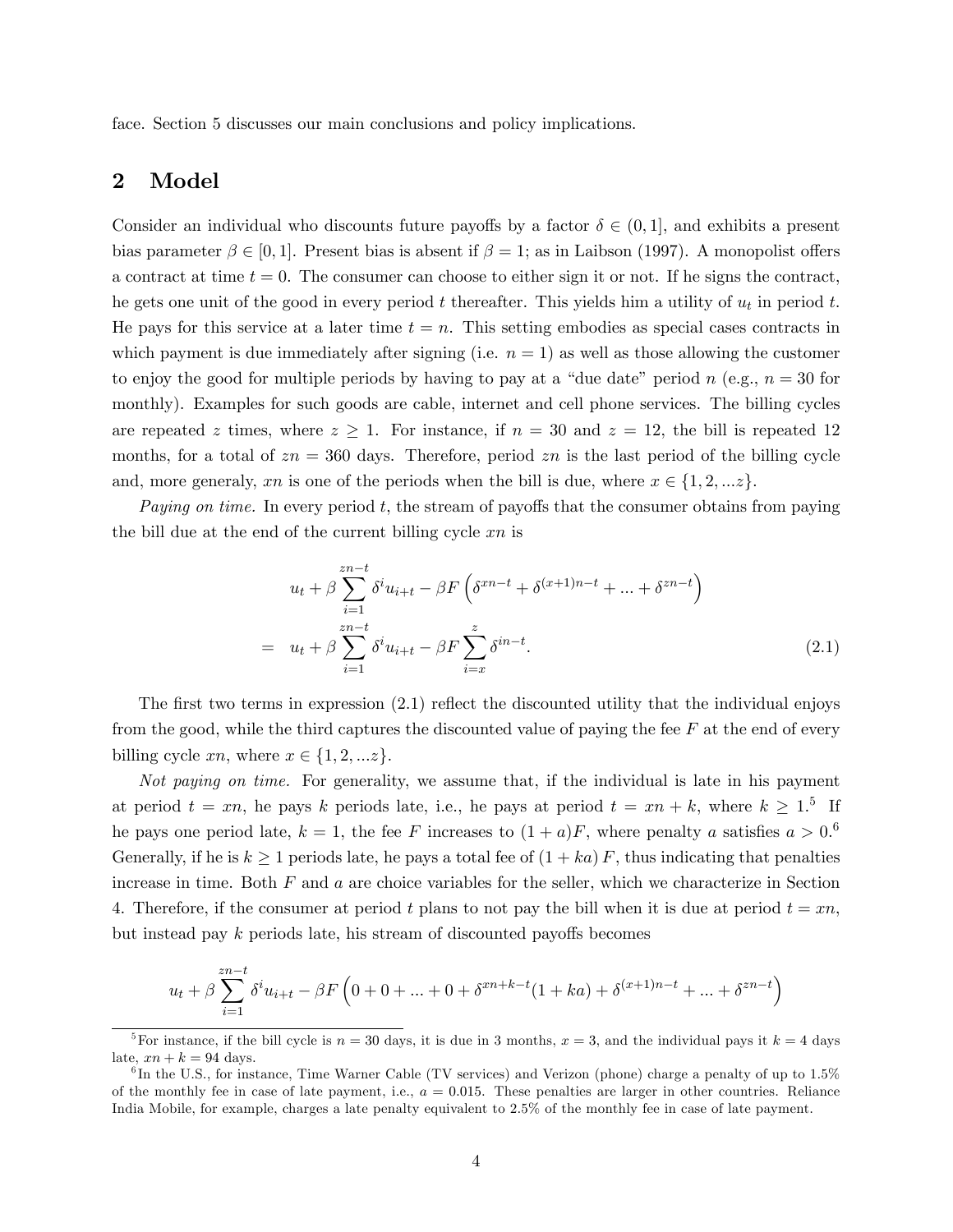$$
= u_t + \beta \sum_{i=1}^{zn-t} \delta^i u_{i+t} - \beta F \delta^{zn+k-t} (1+ka) - \beta F \sum_{i=x+1}^{z} \delta^{in-t}
$$
 (2.2)

Similarly as in expression  $(2.1)$ , the first two terms indicate the discounted utility from the good, the third term reflects the discounted cost of paying fee F after it was due at  $xn$ , i.e., k periods late, while the last term captures the discounted cost of the fees from all future billing cycles.

Service suspension. We allow for the service to be suspended if the bill is not paid S periods after being due, i.e., if the customer pays k periods late where  $k \geq S$ . In this case, the service is suspended, the Örm takes action (e.g., bringing the case to court) and the consumer incurs a penalty  $C$ , yielding a stream of payoffs

$$
\beta \left( \sum_{i=2}^{zn-(S-1)} u_{(S-1)+i} \delta^i - F \sum_{i=1}^{z-1} \delta^{in-(S-1)} \right) - C
$$

In order to guarantee that the individual pays at least before the suspension period  $S$ , we assume that the stream of discounted payoffs in expression  $(2.3)$  is negative, which entails that penalty C is sufficiently large, that is,

$$
C > \beta \left( \sum_{i=2}^{zn-(S-1)} u_{(S-1)+i} \delta^i - F \sum_{i=1}^{z-1} \delta^{in-(S-1)} \right).
$$

Therefore, customers can pay k periods late, where  $k \leq S - 1$  holds; will never pay at  $k > S - 1$ because the penalty is too high.

We assume that every customer has the financial ability to pay the amount in any period he chooses. However, he may suffer from present bias or shocks. The probability of such a shock occurring in any period is given by  $0 \le q \le 1$ . We assume that shocks are i.i.d. in every period, and their effects last only for one period. For presentation purposes, we first analyze the case without shocks, i.e.,  $q = 0$ , and then extend our results to a setting with shocks,  $q > 0$ .

The time structure of the game is as follows:

- 1. At period  $t = 0$ , the seller presents a contract to the customer, which specifies a penalty and fee pair,  $(a, F)$ ;
- 2. The buyer, observing the contract  $(a, F)$ , responds signing or not signing it at  $t = 0$ ;
	- (a) If he does not sign the contract, both seller and customer obtain a payoff of zero;
	- (b) If he signs the contract, the buyer chooses, at the time that the bill when it is due,  $t =$  $xn$ , whether or not to pay  $F$ .
		- i. If he pays the bill, a new billing cycle starts, and the buyer does not incur any penalty a.
		- ii. If he does not pay the bill, the buyer incurs a penalty a into the next period  $t = xn+1$ (late period  $k_L = 1$ ), when he again decides whether to pay the bill. If he pays the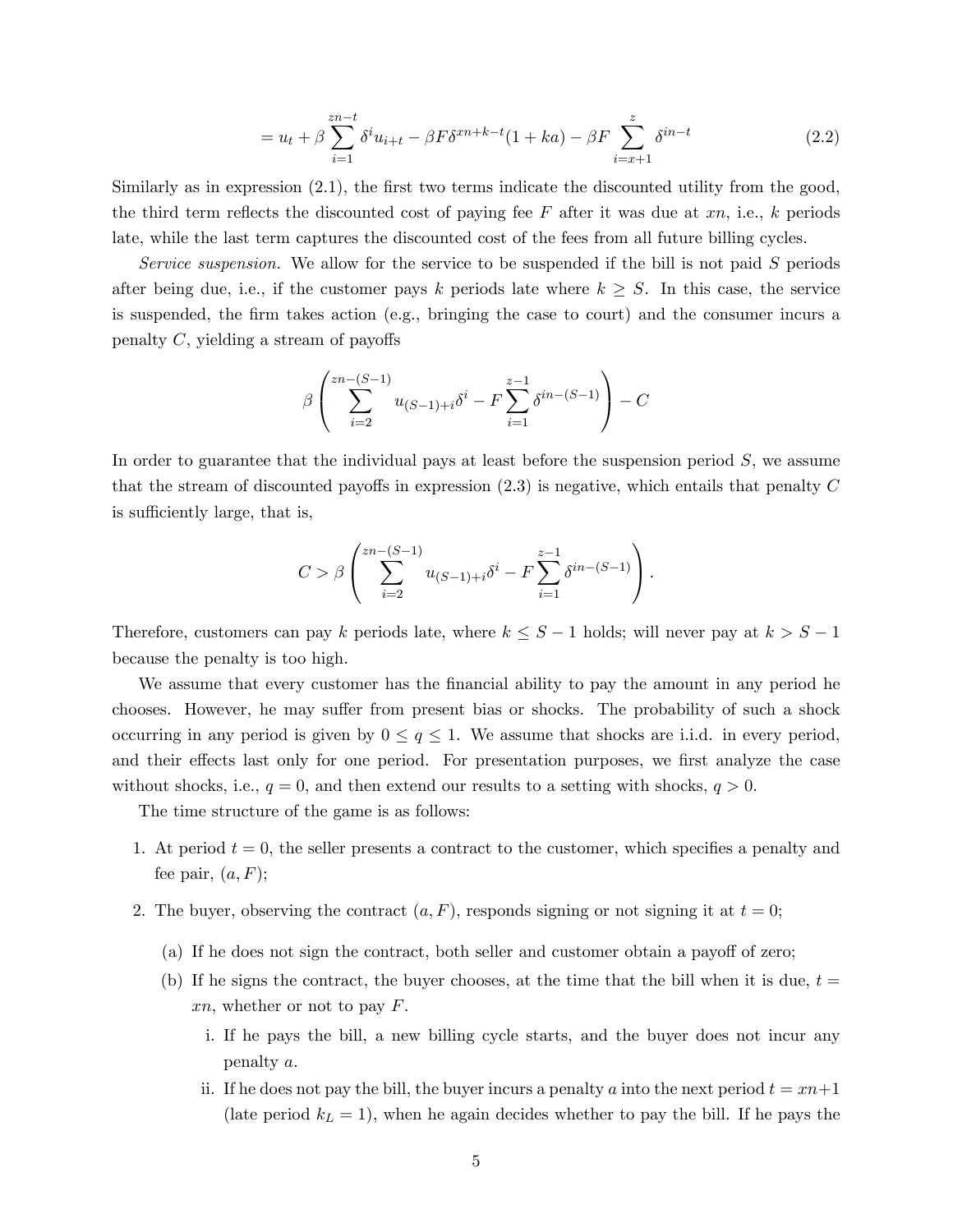bill, a new bill cycle starts; otherwise, the buyer incurs an additional penalty a into the next period (late period  $k<sub>L</sub> = 2$ ), when he again chooses whether to pay. A similar argument applies until period  $S - 1$ .

Applying backward induction, we start by solving the consumer's problem (whether he signs the contract and, if so, when does he pay) and then move on to the seller (design of the optimal contract). All proofs are relegated to the appendix.

# 3 Consumer's problem

**Lemma 1 (No Shocks.)** When the buyer suffers no shocks,  $q = 0$ , for a given billing cycle x:

- 1. At any period  $t < xn$ , he expects to pay on time the bill that is due at the end of that billing cycle, at xn, rather than paying k periods later, if the penalty satisfies  $a > a(k)$  for every period k.
- 2. At any period  $k_L = t xn \geq 0$ , the consumer pays the bill:
	- (a) on time  $(k_L = 0)$  if the penalty satisfies  $a > \overline{a}(k, k_L)$  for all subsequent periods,  $k > k_L$ ; or if he is at the penultimate late period,  $k_L = S - 1$ .
	- (b) at a late period k (which entails  $k_L > 0$ ) if k satisfies  $a \leq \overline{a}(k, k_L)$ ; where

$$
\underline{a}(k) \equiv \frac{1 - \delta^k}{k \delta^k} \quad and \quad \overline{a}(k, k_L) \equiv \frac{1 - \delta^{k - k_L}}{\beta k \delta^{k - k_L} - k_L}.
$$

Intuitively, when signing the contract the buyer plans to pay the bill on time (at period  $t = xn$ ) if penalty a is high enough, i.e.,  $a > a(k)$  for every late period k. Once the bill is due, however, at  $k_L = 0$ , the buyer finds it profitable to not pay it if there is one late period k (e.g., 3 periods after the bill was due) satisfying  $a < \overline{a}(k)$ . He then follows a similar cutoff rule in subsequent periods to determine whether to pay the bill at that late period  $k_L > 1$  or not.

**Example 1.** Consider that  $S = 3$ , and the bill is due at the signature of the contract (period 0), the buyer only has three periods at which he can pay the bill: at the time it is due, at late period 1, or at late period 2. For simplicity, assume that  $\delta = 0.95$  and  $\beta = 0.93$ .<sup>7</sup> In this context, cutoff  $a(k)$  becomes  $a(0) = 0.052$  and  $a(1) = 0.054$ , implying that condition  $a > a(k)$  holds for every late period k as long as  $a > \max\{\underline{a}(k)\}=0.054$ . Regarding cutoff  $\overline{a}(k, k_L)$ , when the buyer considers whether to pay the bill at the period it is due,  $k_L = 0$ , this cutoff becomes  $\overline{a}(1,0) = 0.056$  and  $\overline{a}(2,0) = 0.058$ . However, when he is one period late, and examines whether to pay the bill at that

<sup>&</sup>lt;sup>7</sup>Takeuchi (2011) discusses that if the time gap is very small, there is even a chance of  $\beta > 1$  (future bias). While we do not consider the case for future bias, note that  $\beta > 1$  implies that  $\underline{a}(k) > \overline{a}(k, k_L)$ , entailing that the consumer would not exhibit preference reversal under any parameter values. Jakiela et. al  $(2016)$  report that the estimated  $\beta$ 's from several empirical studies ranging from 0.901 to 0.937.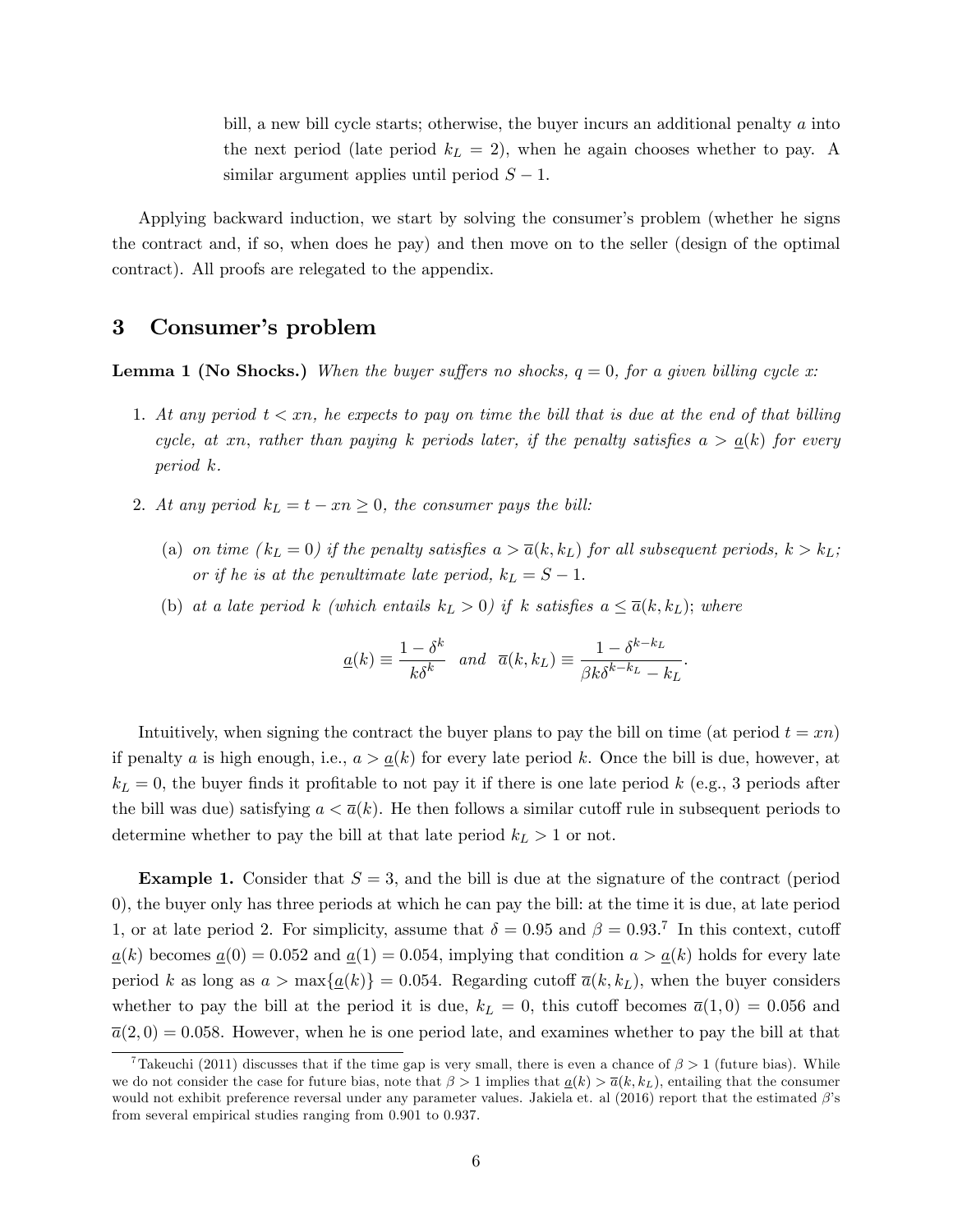period, i.e.,  $k_L = 1$ , this cutoff becomes  $\bar{a}(2, 1) = 0.065$ . Therefore, when the bill is due, the buyer will pay on time if  $a > \overline{a}(k, 0)$  holds for all subsequent periods,  $k > 0$ , which in this context entails  $a > \overline{a}(1,0) = 0.056$  and  $a > \overline{a}(2,0) = 0.058$ , thus implying  $a > 0.058$ . However, if this condition does not hold, the consumer does not pay the bill on time. When he is at late period one,  $k_L = 1$ , he pays the bill if  $a > \overline{a}(2, 1) = 0.065$ ; but otherwise he delays his payment to period 2.

The lemma identifies that time inconsistent behavior arises when penalties are intermediate. This behavior arises because of present bias,  $\beta$  < 1, but would not arise if present bias was absent. In particular, if  $\beta = 1$ , when the consumer reaches the period when the bill is due, xn,  $k_L = 0$ , and cutoff  $\bar{a}(k, k_L)$  collapses to  $\frac{1-\delta^k}{k\delta^k}$  $\frac{e^{-\delta^{\alpha}}}{k\delta^k}$ , which coincides with cutoff  $\underline{a}(k)$ . Thus, the range on a for which time inconsistent behavior can emerge is nil. In contrast, lower values of  $\beta$ , entail a larger range of penalties aís for which time inconsistent behavior exists. Similarly, if the consumer does not discount future payoffs,  $\delta = 1$ , then cutoff  $a(k)$  collapses to zero, and any positive penalty induces the consumer to pay the bill on time.

We next explore how the above results are affected if we allow for shocks.

**Proposition 1 (Shocks).** When the buyer suffers from shocks,  $q > 0$ , and a given billing cycle x:

- 1. At any period  $t < xn$ , he expects to pay on time the bill that is due at the end of that billing cycle, at xn, rather than paying k periods later, if the penalty satisfies  $a > a(k,q)$  for every period k.
- 2. At a period  $k_L = t xn \geq 0$ , the consumer pays the bill:
	- (a) on time if the penalty satisfies  $a > \overline{a}(k, q, k_L)$  for all subsequent periods,  $k > k_L$ ; or if he is at the penultimate late period,  $k_L = S - 1$ .
	- (b) at a late period k if if k satisfies  $a \leq \overline{a}(k, q, k_L)$ ; where

$$
\underline{a}(k,q) \equiv \frac{1-q}{A} + \frac{B}{A}, \quad \text{and} \quad \overline{a}(k,q,k_L) \equiv \frac{(1-q) + \beta D}{\beta C - (1-q)k_L}
$$

and terms  $A-D$  are defined in the appendix.

When shocks occur, the range of penalties under which time inconsistent behavior is possible, expands.

Example 2. Consider again the same setting as in Example 1, but allowing for shocks to occur with probability  $q = 0.2$ . In this context, cutoff  $a(k)$  becomes  $a(0) = 0.052$  and  $a(1) = 0.054$ . implying that condition  $a > a(k)$  holds for every late period k as long as  $a > \max\{a(k)\} = 0.054$ . Regarding cutoff  $\bar{a}(k, k_L)$ , when the buyer considers whether to pay the bill at the period it is due,  $k_L = 0$ , this cutoff becomes  $\overline{a}(1,0) = 0.056$  and  $\overline{a}(2,0) = 0.058$ . However, when he is one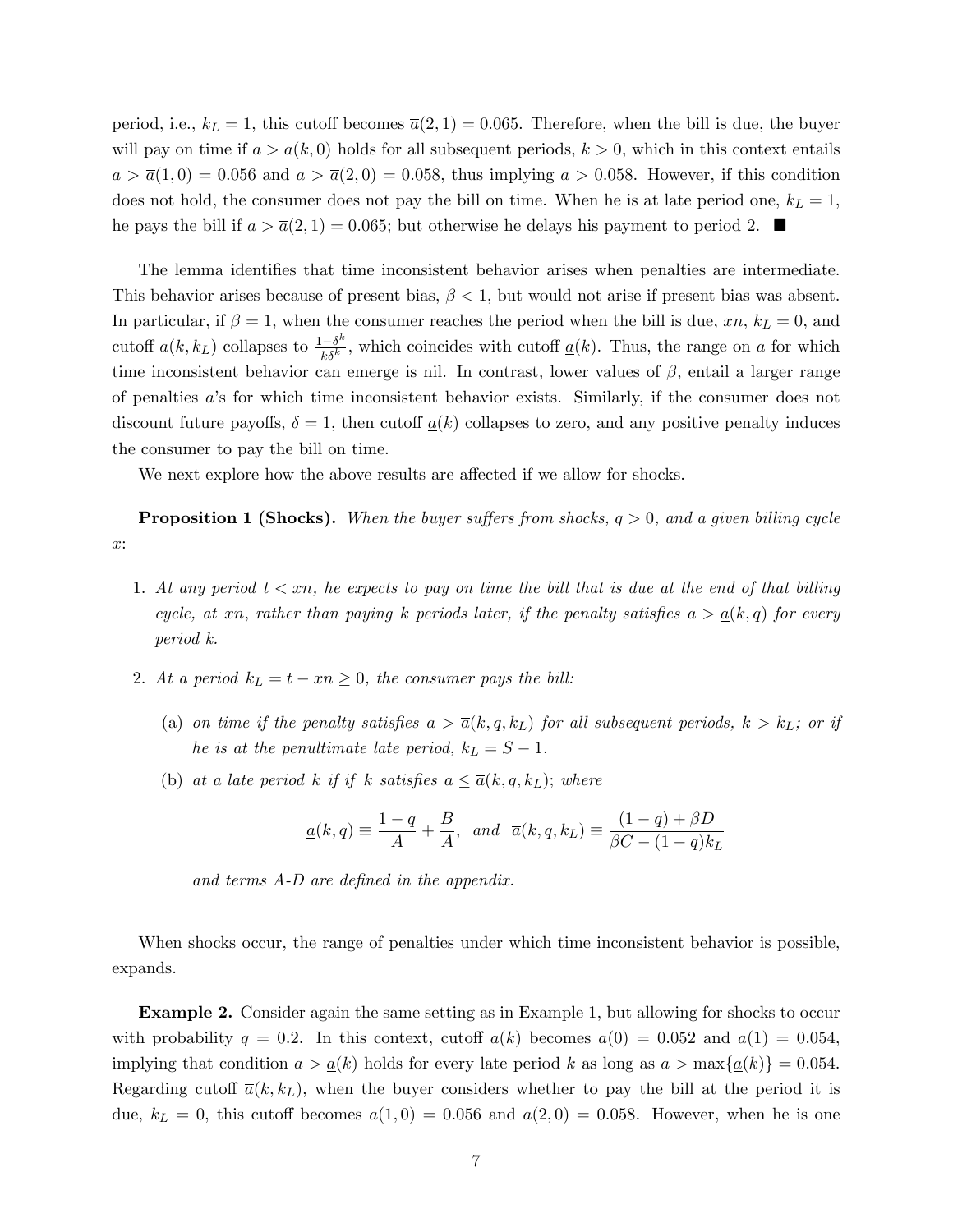period late, and examines whether to pay the bill at that period, i.e.,  $k_L = 1$ , this cutoff becomes  $\overline{a}(2,1) = 0.065$ . Therefore, when the bill is due, the buyer will pay on time if  $a > \overline{a}(k,0)$  holds for all subsequent periods,  $k > 0$ , which in this context entails  $a > \overline{a}(1,0) = 0.056$  and  $a > \overline{a}(2,0) = 0.058$ , thus implying  $a > 0.058$ . However, if this condition does not hold, the consumer does not pay the bill on time. When he is at late period one,  $k_L = 1$ , he pays the bill if  $a > \overline{a}(2, 1) = 0.065$ ; but otherwise he delays his payment to period 2.  $\blacksquare$ 

Our results show that time inconsistent behavior can only arise if the individual exhibits present bias,  $\beta < 1$ ; when  $\beta = 1$ , the range of penalties a supporting time inconsistent behavior,  $a^{TI}(k, q) \equiv$  $\overline{a}(k, q, k_L) - \underline{a}(k, q) = \frac{1-\beta}{\beta} \frac{1-q}{A}$ , collapses to zero. When  $\beta < 1$ , for most combinations of parameter values  $(\delta, \beta, S, q, \text{ and } k)$ , the difference  $a^{TI}(k, q) \equiv \overline{a}(k, q, k_L) - \underline{a}(k, q)$  increases in the probability of a shock, q.

# 4 Seller's Problem

The seller's problem consists of: finding the optimal  $a$ , and  $F$ . He does this using backward induction. We first find the optimal penalty  $a$ , then the fee  $F$ . For simplicity, we assume that  $a > a(k, q)$  for all k, so the buyer, at the time of signing the contract, expects to pay the bill on time. Nonetheless, we allow for the penalty to be higher or lower than  $\overline{a}(k, q, k_L)$  thus inducing the buyer to reconsider his initial decision and thus pay late.

#### 4.1 Finding the optimal penalty

When setting the optimal penalty rate, a, the seller can anticipate the results of the consumer's problem. The seller can either: (1) charge low penalties that induce every buyer to pay late, both those who suffer shocks and those who do not, inducing all of them to pay in the last period  $S-1$ ; or  $(2)$  set a high enough penalty a such that only those who suffer a shock pay late (these individuals pay late because of the shock, except in period  $S-1$ ). In the case where shocks are absent,  $q=0$ , the seller can only choose option (1). We now examine the optimal penalties in each scenario. We first examine how the seller identifies optimal penalties when shocks are absent,  $q = 0$ , and then extend the analysis to a setting with shocks,  $q > 0$ .

#### 4.1.1 Optimal penalty under no shocks

If the seller seeks to induce everyone to pay late, she must keep the value of a low enough to induce late payment in at least one period, i.e.,  $k \geq 1$ . Let  $k_P$  be the late period when the consumer chooses to pay the bill. In particular, payment at  $k_P \in \{0, ..., S-2\}$  periods late can be induced if, at every period  $k<sub>L</sub>$  at which the consumer evaluates his decision on whether to pay or not, penalty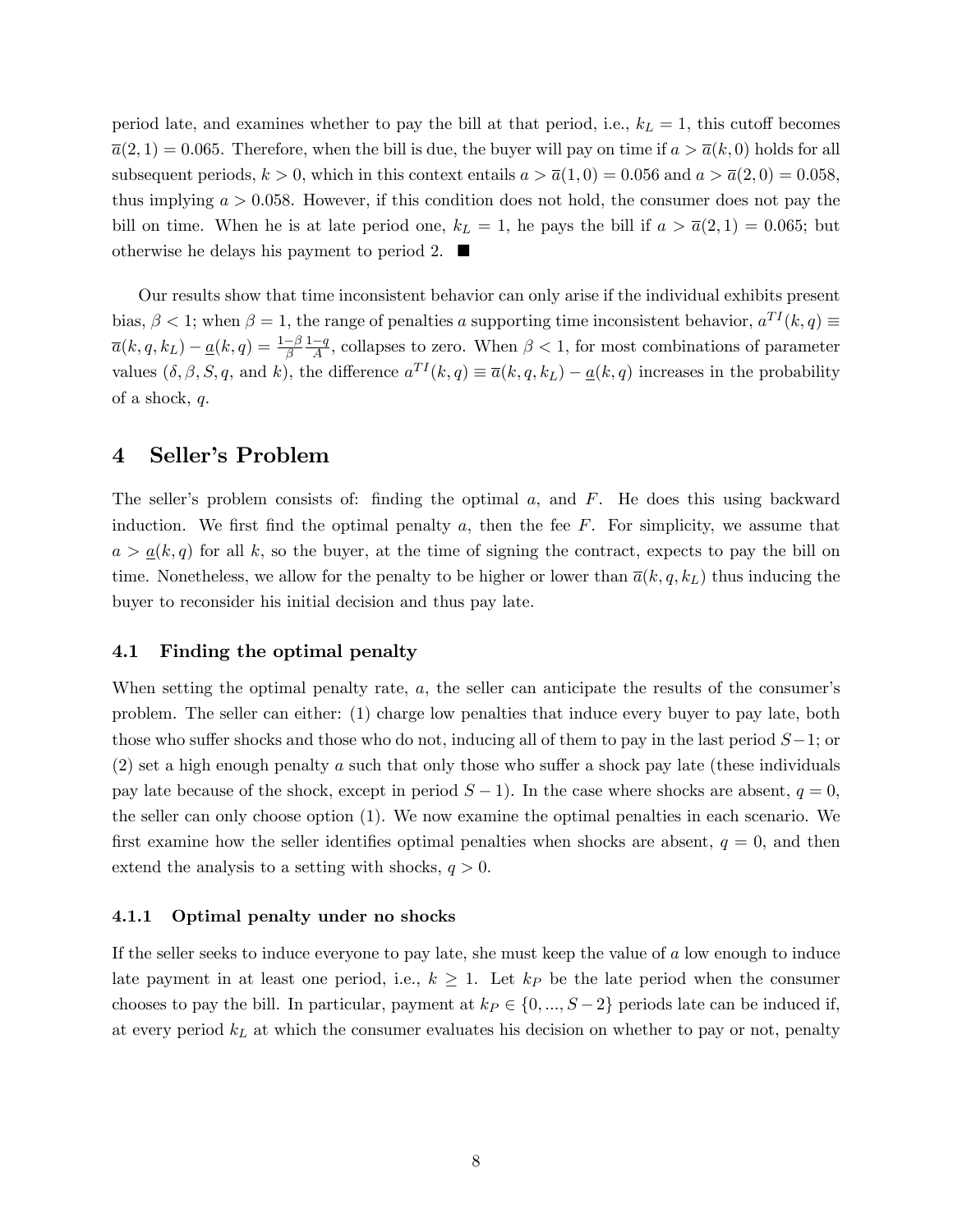a satisfies

$$
a \le \overline{a}(k, k_L)
$$
 for at least one period  $k > k_L$ , and  
\n $a > \overline{a}(k, k_P)$  for all  $k > k_P$ , (C1)

as defined in Lemma 1. However, payment at the penultimate period  $k_P = S - 1$  is induced as long as

$$
a \le \overline{a}(k, k_L) \text{ for at least one period } k > k_L \tag{C2}
$$

for every evaluation period  $k<sub>L</sub>$ . Let  $A(k<sub>P</sub>)$  denote the feasible set of penalties triggering a late payment at exactly  $k_P$ , i.e., a's satisfying the above two conditions C1-C2. Since the seller can anticipate the buyer's problem (see Lemma 1), he can identify which penalty  $a \in A(k_P)$  induces the buyer to pay the bill exactly  $k_P$  periods late, which implies that the seller's problem can be characterized as follows.

**Proposition 2.** Under no shocks, i.e.,  $q = 0$ , the seller sets penalty a to solve

$$
\pi(k_P, 0) \equiv \max_{a \in A(k_P)} F(a)(1 + k_P a)
$$
\n(3)

where  $a_P$  is the argmax to (3) as a function of  $k_P$ . Then, the seller chooses the penalty  $a_P$  that yields the highest profit, that is, the  $a<sub>P</sub>$  that solves

$$
\max \{\pi(0,0), \pi(1,0), \pi(2,0), ..., \pi(S-1,0)\}.
$$

The seller's problem can be understood as a three-step program: first, among all penalties  $a$ inducing a specific payment period  $k_P$ , i.e., those satisfying  $a \in A$  ( $k_P$ ), the seller selects the penalty that maximizes his profits; second, he evaluates the maximal profits from inducing such a payment period  $k<sub>P</sub>$ ; and, third, he identifies the penalty associated to the most profitable payment period. For compactness, let  $a^*$  be the argmax of the above problem. Example 3 illustrates the seller's choice of a following the above three-step approach.

**Example 3.** If the seller seeks to induce payment at  $k_P = 0$  (no late payment), the buyer located at  $k_L = 0$  must find that the penalty is sufficiently high to prevent him from delaying his payment, i.e.,  $a > \overline{a}(k, 0)$  for every late period k. In our example, this condition entails  $a > 0.056$ and  $a > 0.058$ , thus implying that  $a > 0.058$  is a sufficient condition.<sup>8</sup> Therefore, the profits from inducing on-time payment are  $F(a)$ .

Similarly, if the seller seeks to induce payment at  $k_P = 1$ , the penalty must satisfy: (1)  $a \leq$  $\overline{a}(k,0)$  for at least one period k, which induces the individual to not pay the bill when it is due;

<sup>8</sup> Since we assumed that the seller chooses a such that the buyer anticipates to pay on time at the time of signing the contract, we need that  $a > a(k)$  for all k, or  $a > \max\{a(k)\}\$ . In this example,  $a > \max\{a(k)\} = a(2) = 0.054$ , which holds since  $a > 0.058$ .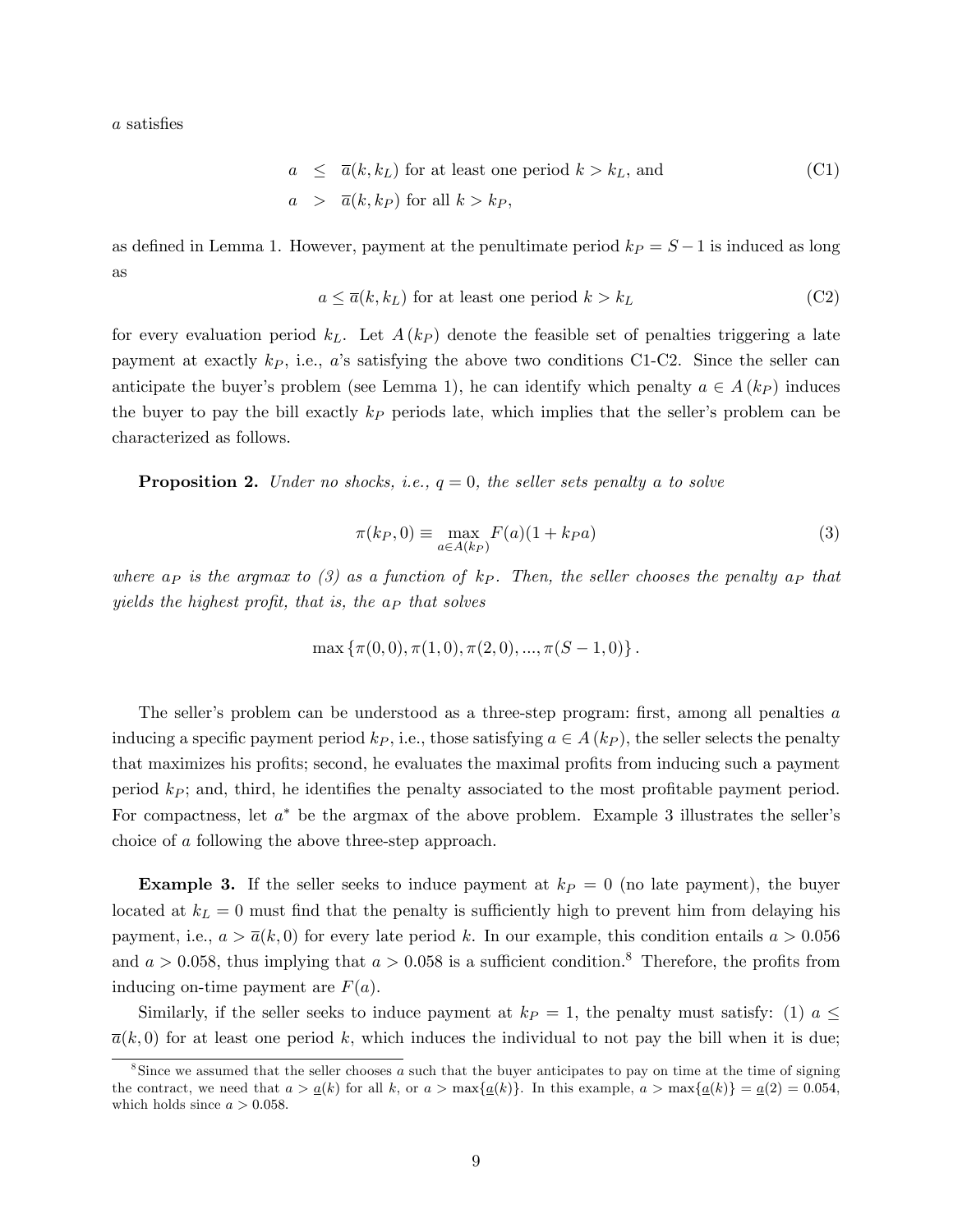and (2)  $a > \overline{a}(k,1)$  for all subsequent periods  $k > 1$ . In our setting, cutoff  $\overline{a}(k,0)$  becomes  $\overline{a}(1,0) = 0.056$ , and  $\overline{a}(2,0) = 0.058$ , implying that condition (1) holds as long as  $a < 0.058$ . Condition (2), however, cannot hold in this context since cutoff  $\bar{a}(k,1)$  becomes  $\bar{a}(2,1) = 0.065$ , which is incompatible with  $(1)$ . In words, the seller cannot set a to induce payment one period late, i.e., at  $k_P = 1$ .

Finally, when the seller seeks to induce payment at  $k_P = 2$ , the penalty needs to satisfy: (1)  $a \leq \overline{a}(k, 0)$  for at least one period k, which induces the individual to not pay the bill when it is due; and (2)  $a < \overline{a}(k,1)$  for at least one of the subsequent periods  $k > 1$ , which induces him to not pay at  $k = 1$  either. Since the consumer did not pay in the first two periods, and  $S = 3$ , he pays at the penultimate period  $S - 1 = 2$ . In this example, condition (1) entails  $a \leq \overline{a}(2, 0) = 0.058$ ,<sup>9</sup> condition (2) yields  $a < \bar{a}(2,1) = 0.065$ . Among the set of penalties simultaneously satisfying conditions (1) and (2), the highest penalty is  $a = 0.058$ , which induces payment two periods late, and yields profits  $F(a)(1 + 2 * 0.058)$ .

#### 4.1.2 Optimal penalty under shocks

Following a similar approach as in the above subsection, when shocks are present  $q > 0$ , the seller's problem can be defined as follows. Let  $A(k_P, q)$  denotes the set of feasible penalties that induces payment at period  $k_P$ , following an analogous definition as  $A (k_P)$  in the previous subsection.

**Proposition 3.** Under shocks,  $q > 0$ , the seller sets penalty a to solve

$$
\pi(k_P, q) \equiv \max_{a \in A(k_P, q)} F(a) \left[ (1 - q)(1 + k_P a) + (1 - q) \left( \sum_{i=k_P+1}^{S-2} (1 + ia) q^{i-k_P} \right) + [1 + a(S-1)] q^{S-1} \right] \tag{4}
$$

where  $a_P(q)$  is the argmax to  $(4)$  as a function of kp. Then, the seller chooses the penalty  $a_P$  that yields the highest profit, that is, the  $a<sub>P</sub>$  that solves

$$
\max \{\pi(0, q), \pi(1, q), \pi(2, q), ..., \pi(S - 1, q)\}.
$$

While the seller follows a three-step program to identify the optimal penalty, his profit function is now different from that under no shocks. In particular, the first term in expression  $(4)$  is analogous to the seller's profits at  $(3)$ , i.e., when the buyer finds it profitable to pay at period  $k<sub>P</sub>$ , he pays if not suffering a shock. The second term in  $(4)$ , however, represents the possibility that, at period  $k_P$ , the buyer suffers a shock, delaying his payment into a future period  $k > k_P$  at which he does not suffer a shock with probability  $(1 - q)$ . Finally, the third term in (4) captures the profits in the event that the buyer suffers shocks in all periods until  $S-1$  (which is the last period when he has the ability to pay). For compactness, let  $a^*(q)$  be the argmax of the above problem. Example 2 illustrates the seller's choice of  $a$  in this context.

<sup>&</sup>lt;sup>9</sup>Note that  $\overline{a}(1,0) = 0.056$  and  $\overline{a}(2,0) = 0.058$ , meaning that  $a \leq \overline{a}(2,0)$  holds for both  $k = 1$  and  $k = 2$ .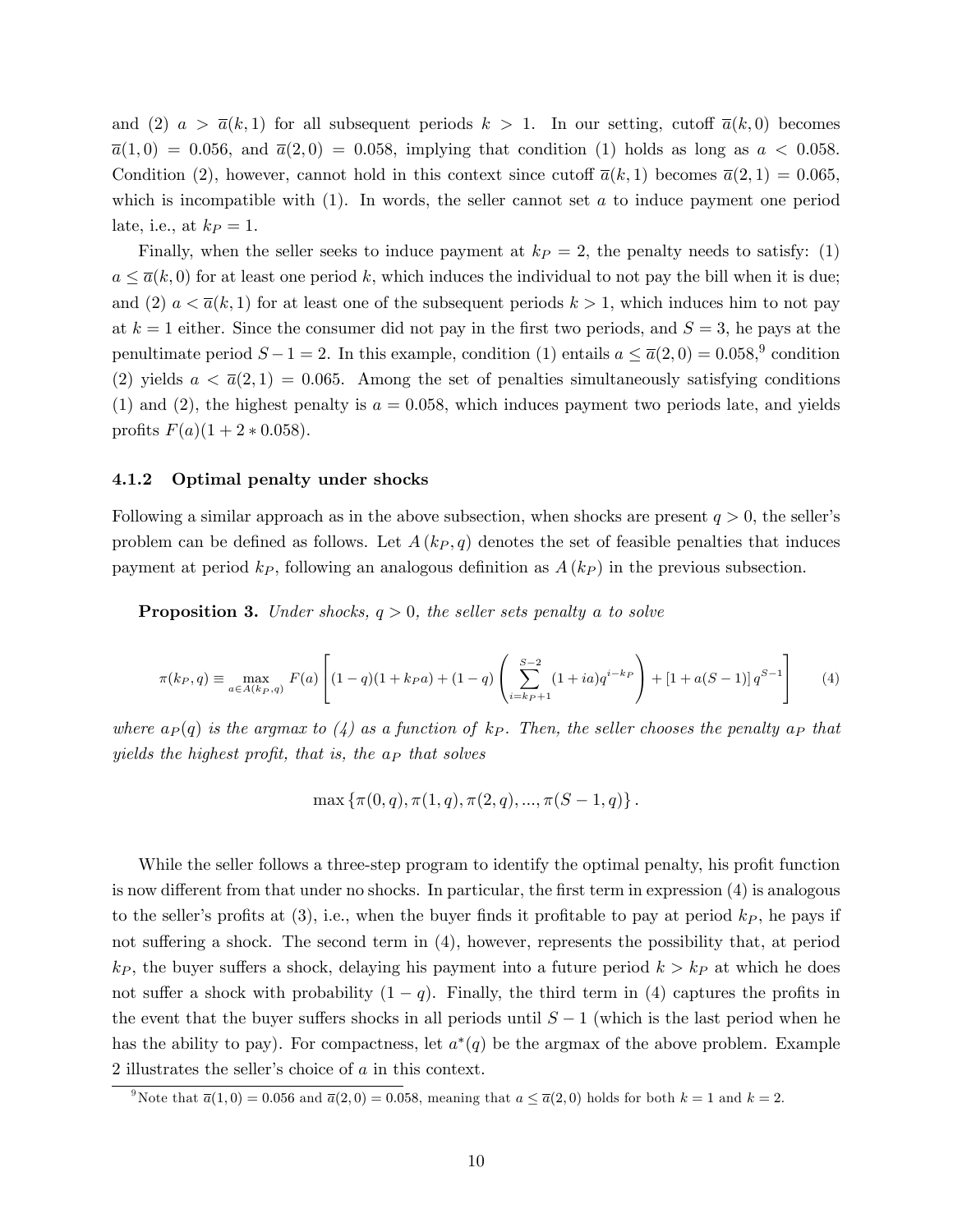Example 4. Consider the same parameter values as in Example 3, and assume a probability of shocks  $q = 0.20$ . In this context, when  $k<sub>L</sub> = 0$ , cutoff  $\bar{a}(k, 0.2, k<sub>L</sub>)$  becomes  $\bar{a}(1, 0.2, 0) = 0.120$ and  $\bar{a}(2, 0.2, 0) = 0.092$ ; and when  $k_L = 1$ , it becomes  $\bar{a}(2, 0.15, 1) = 0.151$ . If the seller seeks to induce no late payment,  $k_P = 0$ , the buyer located at  $k_L = 0$  must find that the penalty a satisfies  $a > \overline{a}(k, 0.2, 0)$  for every late period k. In our example, this condition entails  $a > 0.120$ and  $a > 0.092$ , thus implying that  $a > 0.120$  is a sufficient condition.<sup>10</sup> Unlike in the case with no shocks, however, the buyer will not pay on time if he suffers a shock, even if he intends to. Therefore, the seller faces expected profits from inducing on-time payment,  $\pi(0,0.2)$ .<sup>11</sup>

If the seller seeks to induce payment at  $k_P = 1$ , the penalty must satisfy: (1)  $a \le \bar{a}(k, q, 0)$  for at least one period k, inducing the individual to not pay the bill on time; and (2)  $a > \overline{a}(k, q, 1)$ for all subsequent periods  $k > 1$ . In our setting, cutoff  $\overline{a}(k, q, 0)$  becomes  $\overline{a}(1, 0.2, 0) = 0.120$ , and  $\overline{a}(2,0.2,0) = 0.092$ . Therefore, condition (1) holds as long as  $a \leq 0.120$ . Condition (2), however, cannot hold in this context since cutoff  $\overline{a}(k,1)$  becomes  $\overline{a}(2,0.2,1) = 0.151$ , which is incompatible with (1). In words, the seller cannot set a to induce payment one period late, i.e., at  $k_P = 1$ .

Last, when the seller seeks to induce payment at  $k_P = 2$ , the penalty needs to satisfy: (1)  $a \leq \overline{a}(k, q, 0)$  for at least one period k; and (2)  $a < \overline{a}(k, q, 1)$  for at least one of the subsequent periods  $k > 1$ . In this example, condition (1) entails  $a \leq \overline{a}(1, 0.2, 0) = 0.120^{12}$  Condition (2) yields  $a < \overline{a}(2,0.2,1) = 0.151$ . Among the set of penalties simultaneously satisfying conditions (1) and  $(2)$ , the highest penalty is  $a = 0.120$ , which induces payment two periods late. Expected profit in this case becomes  $\pi(2, 0.2)$ .

Our example had the consumer paying in the last possible period,  $S - 1$ . However, this may not be optimal under certain contexts. The next section identifies optimal fees, and then evaluate overall profits of each  $(a, F)$  pair. Last, we find settings under which profits are higher when buyers are induced to pay before the last period.

#### 4.2 Finding the optimal fee

#### 4.2.1 Optimal fee under no shocks

We now analyze the seller's optimal choice of fee  $F$ . The fee is defined by the consumer's participation constraint because the seller tries to charge the maximum  $F$  to the consumer while still ensuring his participation. The consumer's participation constraint is

$$
u_0 + \beta \sum_{x=1}^n \delta^x u_x - \beta \delta^n F \ge 0
$$

<sup>&</sup>lt;sup>10</sup>This condition on a,  $a > 0.120$ , satisfies the initial assumption that  $a > \max\{a(k, q)\}\)$ , i.e., the consumer plans to pay on time when signing the contract, since  $a > \max\{\underline{a}(k, q)\} = \underline{a}(2, 0.2) = 0.054$ .

 $11$ The expected profit is now a function of the specific penalty a that the seller chooses, if he seeks to induce on-time payment, i.e., those penalties satisfying the sufficient condition  $a > 0.120$ . We identify the optimal penalty in subsection 4.2.2.

<sup>&</sup>lt;sup>12</sup>Note that  $\bar{a}(1, 0.2, 0) = 0.120$  and  $\bar{a}(2, 0.2, 0) = 0.092$ , meaning that  $a \leq \bar{a}(1, 0.2, 0)$  holds for both  $k = 1$  and  $k=2$ .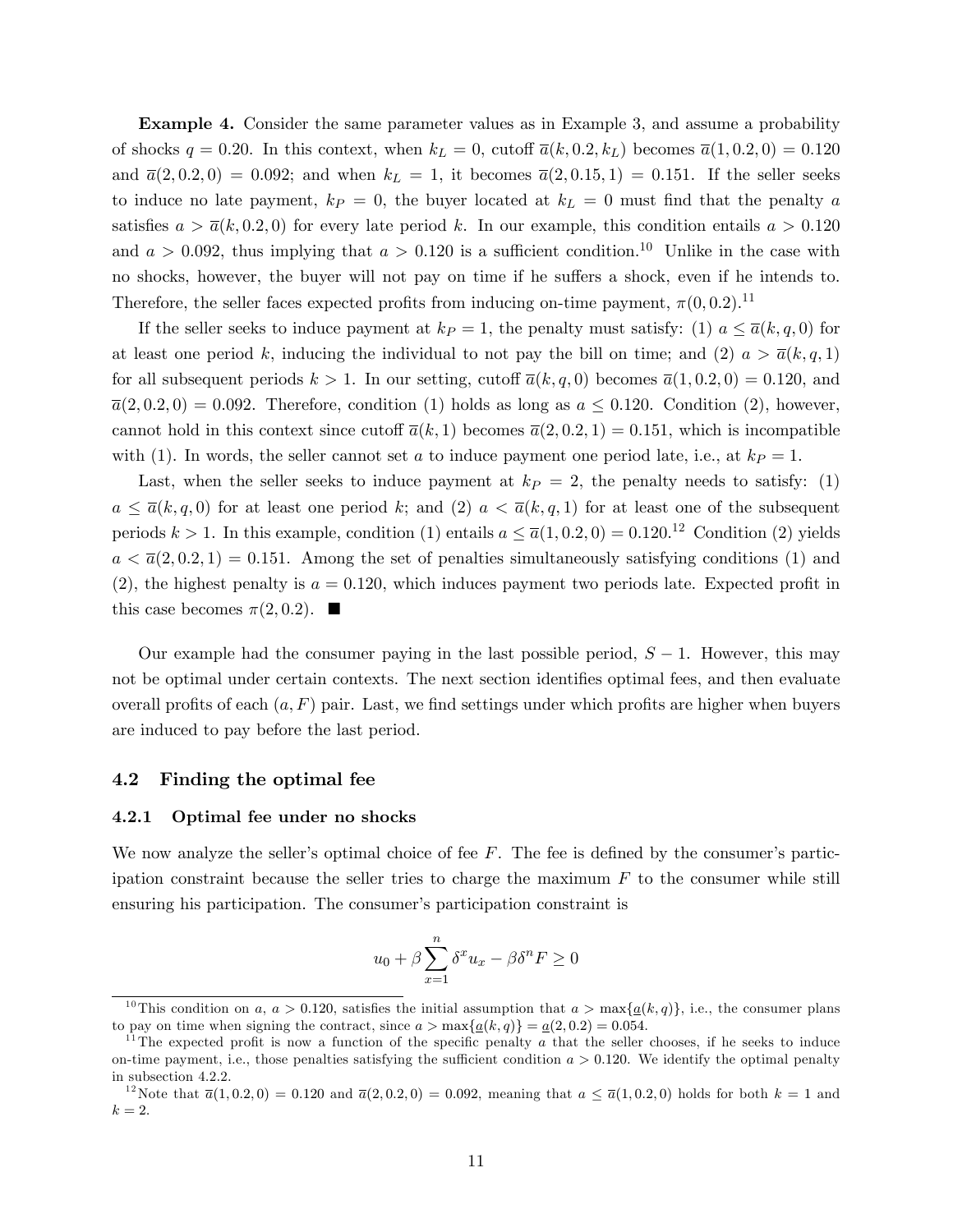which must hold with equality; otherwise the seller could still raise  $F$  and increase profits. Assuming that  $u_t$  is constant across periods, and solving for  $F$ , we find

$$
F^* = \frac{\bar{u} (1 + \beta \sum_{x=1}^n \delta^x)}{\beta \delta^n}
$$

which is independent on the penalty  $a$  since the consumer does not expect to pay late at the signature of the contract, thus is not concerned with future penalties.

**Example 5.** Continuing Example 3, assume that  $\bar{u} = 1$  and  $n = 15$ . Thus, we obtain a fee of  $F^* = 24.332$ . We can insert this fee at the profits found in Example 1. If the penalty induces the buyer to pay on time,  $a > 0.058$ , profits become  $\pi(0,0) = F^* = 24.332$ . If, instead, penalties induce him to pay two periods late,  $a = 0.058$ , profits are  $\pi(2, 0) = F^*(1 + 2a) = 27.154$ . Therefore, the seller prefers to induce payment at  $k_P = 2$ , setting an optimal penalty of  $a^* = 0.058$  and fee of  $F^*$ .  $\blacksquare$ 

#### 4.2.2 Optimal fee under shocks

Following a similar approach, when the consumer suffers shocks, his participation constraint becomes

$$
u_0 + \beta \sum_{x=1}^n \delta^x u_x - \beta \delta^n \left[ (1-q)F + \delta q (1-q)F(1+a) + \delta^2 q^2 (1-q)F(1+2a) + \dots + \delta^{S-1} q^{S-1} F(1+(S-1)a) \right] \ge 0
$$

which must hold with equality; otherwise the seller could still raise  $F$ . After solving for  $F$ , we find

$$
F(a) = \frac{\overline{u} (1 + \beta \sum_{x=1}^{n} \delta^x)}{\beta \delta^n \left[ (1 - q) \left( 1 + \sum_{i=1}^{S-2} (1 + ia) q^i \right) + (1 + a(S - 1)) q^{S - 1} \right]}
$$

Intuitively, while the consumer expects the pay the bill on time when signing the contract, he anticipates that he may suffer shocks once the bill is due, forcing him to pay the bill at a later period when he will be subject to penalties. It is straightforward to note that, when shokcs are absent  $q = 0$ ,  $F(a)$  coincides with  $F^*$ .

**Example 6.** Continuing with Example 4, fee  $F(a)$  becomes

$$
F(a) = \frac{24.332}{1 + \frac{8}{100}a + \frac{8}{10}\left[1 + \frac{2}{10}\left(1 + a\right)\right]}
$$

thus being a function of penalty a. As shown in Example 4, the seller can induce the buyer to pay on time when setting a penalty that satisfies  $a > 0.120$ . However, penalties are often bound for legal and institutional reasons, restricting the seller to set penalties below  $a_{Legal}$ <sup>13</sup> For instance, if  $a_{Legal} = 0.15$ , the optimal fee becomes  $F(0.15) = 12.190$ , yielding profits of 12.629. If,

<sup>&</sup>lt;sup>13</sup>If there were no legal limit on the value of a, the seller could set it arbitrarily high, i.e.,  $a > 0.120$ . As shown in Example 2, however, penalties on that range induce consumers to pay bills as soon as possible: either at the time the bill is due (if he does not suffer a shock), or at a later time period (if he suffers a shock).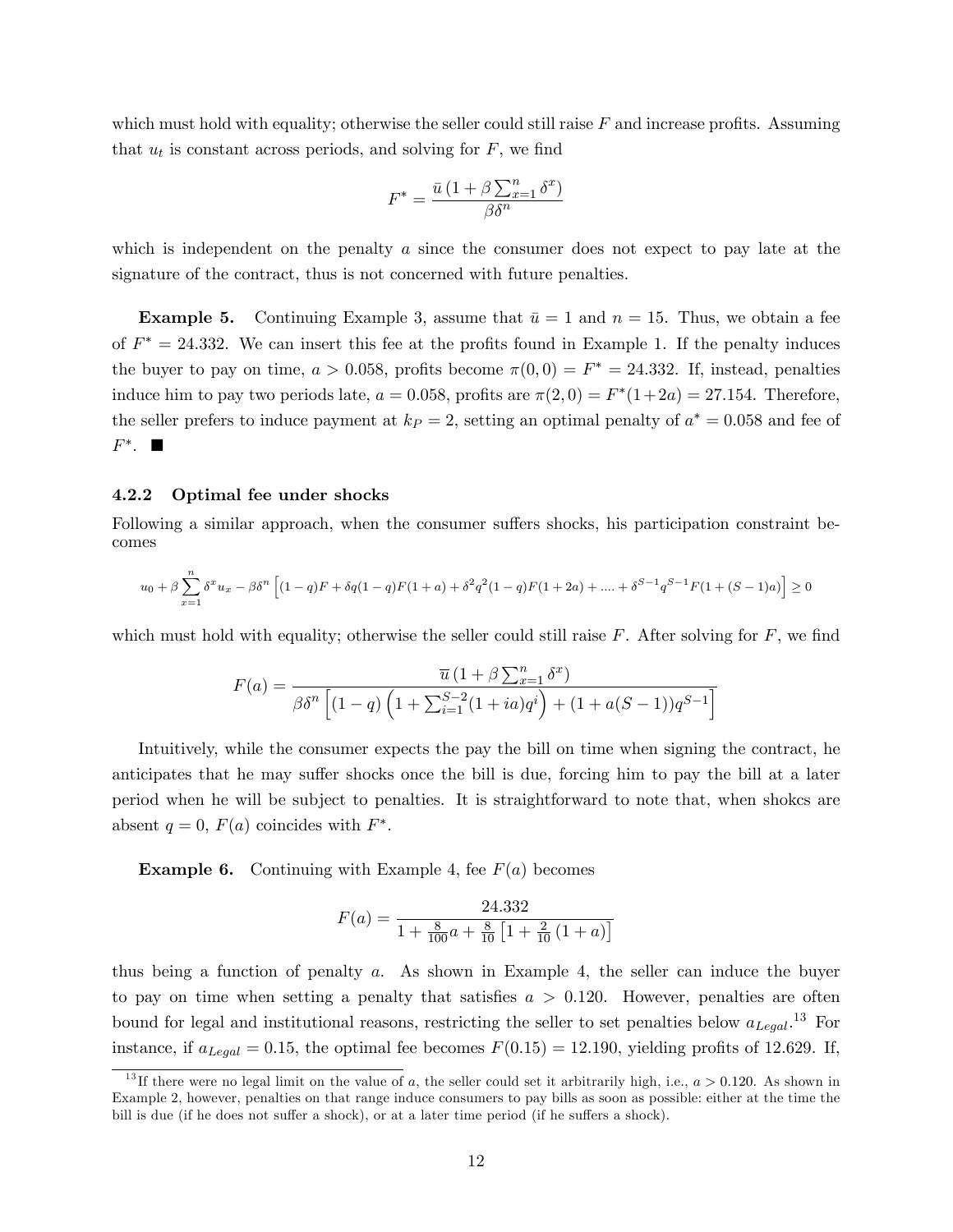instead, the seller induces payment two periods late, using penalty  $a = 0.120$ , then the fee becomes  $F(0.120) = 12.234$ , entailing profits of 15.171. Since profits are larger when the buyer is induced to pay late at  $k_P = 2$ , the seller sets the corresponding penalty-fee pair  $(a^*, F^*) = (0.120, 12.234)$ .

The seller faces a trade-off in the design of fees and penalties: on one hand, buyers only accept to sign the contract if fees are relatively low when they face the probability of a future shock; and, on the other hand, the seller can set a higher penalty. Intuitively, the latter happens because buyers' present bias not only leads to an underestimation of future costs, but also of the probability of suffering a shock. In our numerical simulations in Examples 5 and 6, the seller finds that the second effect dominates, thus inducing buyers to pay in the final period. When present bias is absent,  $\beta = 1$ , the second effect is nil, leading the buyer to pay on time under all parameter combinations.

#### 4.3 Comparative statics

Table I summarizes our results from Example 6 in the first row (benchmark), and compares them against changes in only one parameter at a time.

|                                        | Payment period $k_P$ | $a^*$              | $F^*$  | Profits    |
|----------------------------------------|----------------------|--------------------|--------|------------|
| Benchmark (Example 6)                  |                      | 0.120              | 12.234 | 15.171     |
| $\delta$ increases to 0.99             |                      | 0.073              | 8.778  | 10.060     |
| $\beta$ decreases to 0.5               |                      | $0.15 (a_{Legal})$ | 13.19  | $15.565\,$ |
| $\beta$ and $\delta$ increase to 0.995 |                      | $0.15 (a_{legal})$ | 8.328  | 8.628      |

Table I. Equilibrium variables under different parameters.

When  $\delta$  increases from 0.95 to 0.99, there is a substantial drop in fee  $F^*$  and profits. This is because, at the signing of the contract, the individual puts a larger weight on paying fee  $F^*$  in a future period, and agrees to pay less today. A similar argument applies to future penalties, which increase their current value in today's terms, ultimately decreasing profits.

When  $\beta$  decreases from 0.93 to 0.5, the converse argument applies since the individual suffers a stronger present bias. First, the seller can set a higher fee and penalty which are accepted by the buyer at the time of signing the contract, as he assigns a low weight to future payoffs. Second, the penalty induces the buyer to delay his payment to the first period  $k = 1$  and, once he considers whether to pay the bill at  $k = 1$ , he finds it optimal to do so.

In the last row of the table, both  $\beta$  and  $\delta$  simultaneously increase to 0.995. In a setting without shocks, the seller faces a tradeoff: either set a low penalty  $a$  that would induce the buyer to pay late, or set a high penalty (in the extreme,  $a_{\text{Leqal}}$ ) that leads him to pay on time. However, since this type of buyer puts a large weight on future payoffs, the seller would have to set the penalty very low to entice the buyer to pay late, ultimately leading the seller to find it optimal to charge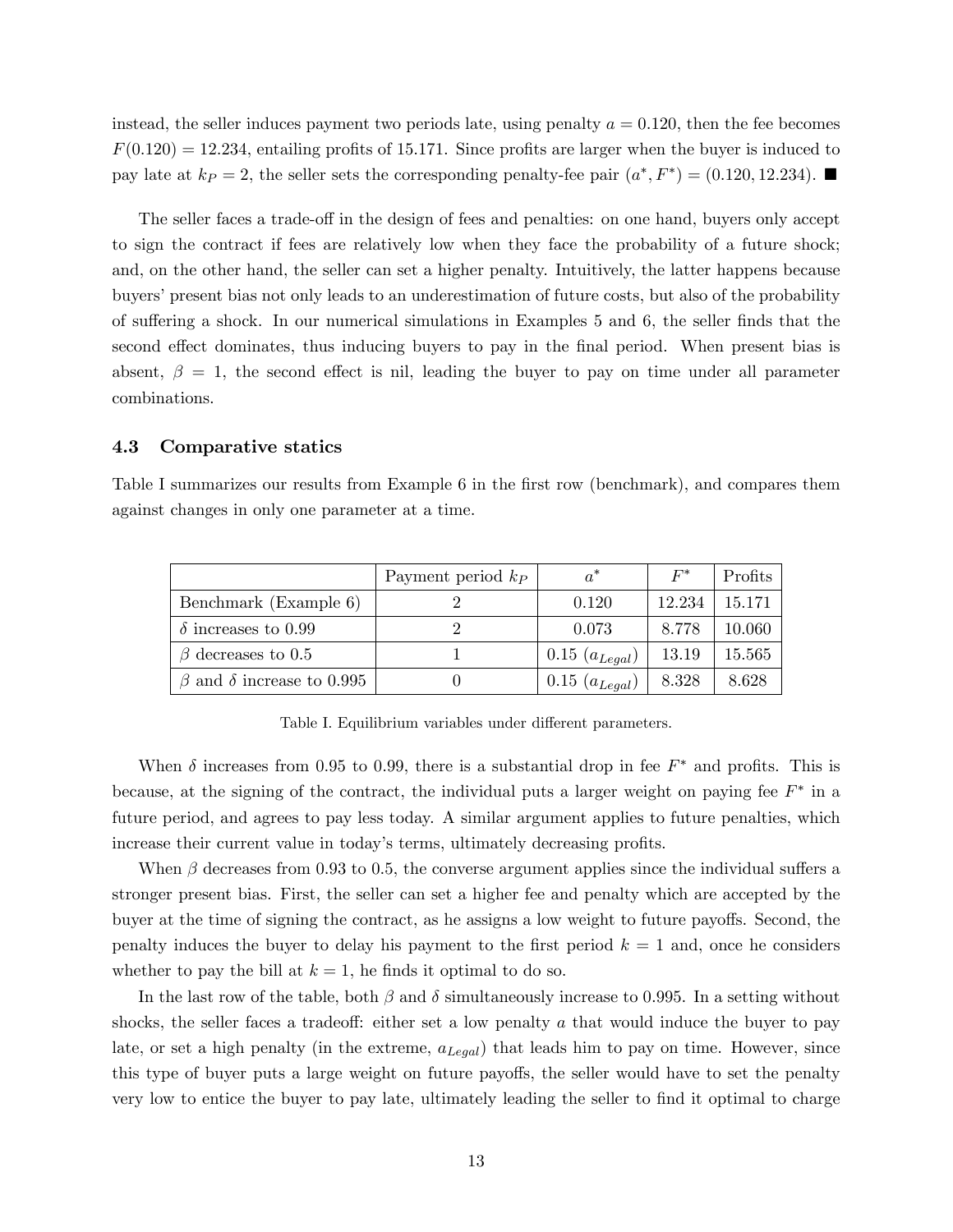a high penalty that induces on-time payment. Under shocks, the seller faces a similar trade-off, but in this case he can earn profits from the penalty, as the individual, despite planning to pay on time, he might suffer a shock that leads him to pay later.

### 5 Discussion

In this paper, we offer two different explanations for why consumers with financial means pay contractual fees late, even when suffering substantial penalties. When there are no shocks, consumers only pay late if there is present bias and the penalty is relatively low. However, if consumers face exogenous shocks, paying late can be the norm even when the penalty is high (for similar levels of present bias).

Seller's choice. The seller has the choice of setting a high penalty which induces on-time payment, extracting higher rents from those suffering shocks; or, instead, set a low penalty which leads all buyers to pay their bills late. When customers assign a high value to future payoffs. the seller can only induce late payment with extremely low penalties. In this context, it is more proÖtable to induce on-time payment, and set a high penalty (potentially at the legal limit) and rely on shocks to extract rents from customers suffering from them. If, instead, buyers assign a relatively low value to future payoffs, the seller can induce late payment with comparatively higher penalties. In this case, inducing late payment becomes more attractive for the seller.

Role of legal limits. Consider a scenario where the seller finds it profitable to induce late payment, and where  $\overline{a}(k, q, k_L) > a_{Legal}$ , thus leading the seller to charge a penalty  $a = a_{Legal}$ ; as discussed in Table I. In this setting, if regulatory authorities were to marginally reduce the legal limit on penalties,  $a_{Legal}$ , the seller would extract less profit from late payments, making on-time payment more attractive. However, he would not be able to induce on-time payment as  $a_{Legal}$  is too low.<sup>14</sup> If, instead, policy makers marginally increase the legal limit on penalties, inducing late payment would become more attractive for the seller, who would not have incentives to alter the penalty-fee pair. Nonetheless, if the legal limit is increased above  $\bar{a}(k, q, k_L)$ , then the seller may have incentives to switch his penalty strategy to one that induces on-time payment. In summary, while capping late penalties can be politically popular, low legal limits may encourage sellers to induce late payments under larger parameter conditions, which may not be favorable for consumers.

### 6 Appendix

#### 6.1 Appendix 1 - Further numerical examples

We next alter extend our numerical examples with shocks, Examples 4 and 6, allowing for one parameter value to change at a time.

<sup>&</sup>lt;sup>14</sup>Recall that on-time payment can only be induced if penalty a satisfies  $a > \overline{a}(k, q, k_L)$  for at least one period k.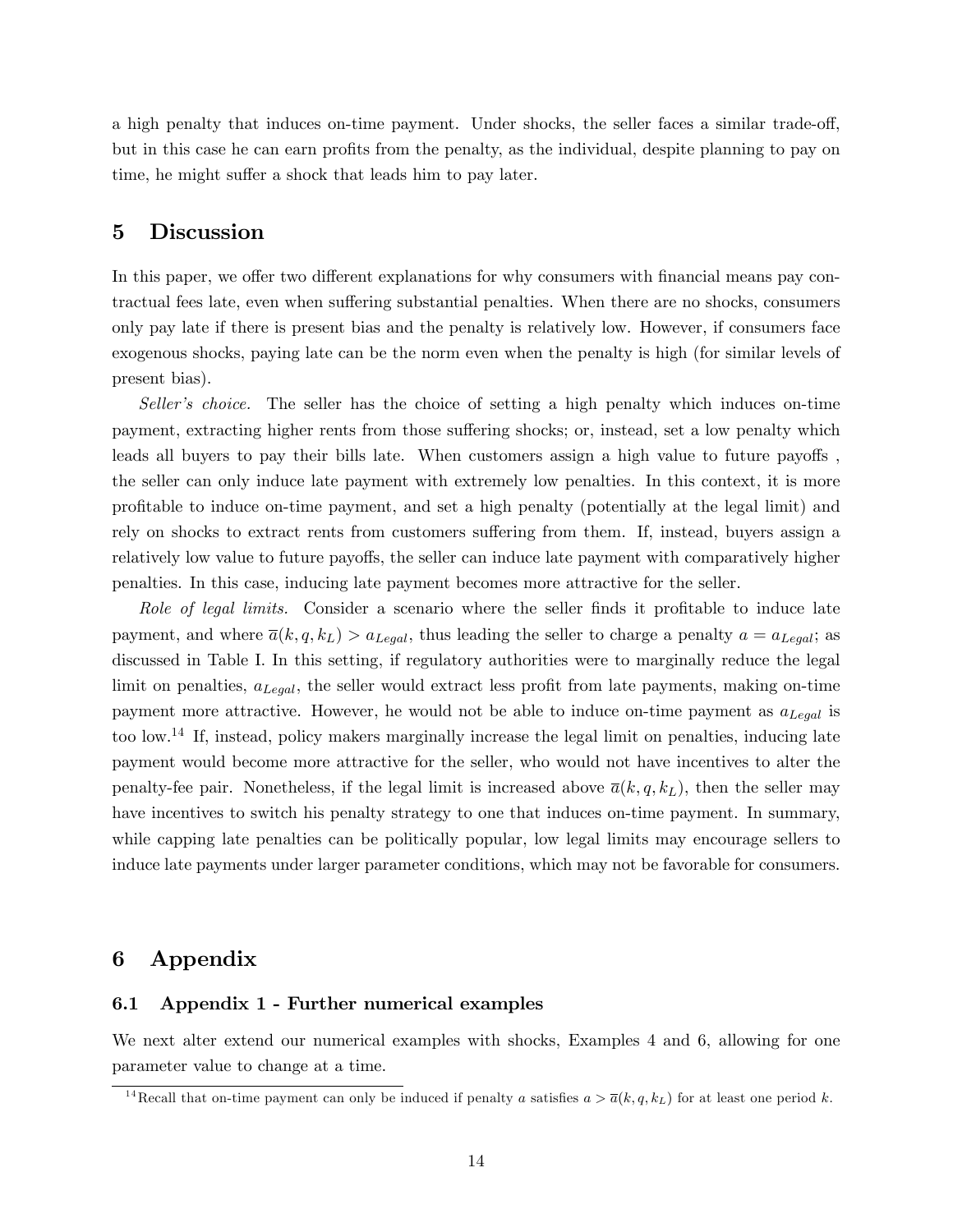**Higher discount factor** ( $\delta = 0.99$ ). *Penalties.* Consider the same parameter values as in Example 6, but assume  $\delta = 0.99$ . In this context, when  $k_L = 0$ , cutoff  $\overline{a}(k, 0.01, k_L)$  becomes  $\overline{a}(1,0.2,0) = 0.073$  and  $\overline{a}(2,0.2,0) = 0.045$ ; and when  $k_L = 1$ , it becomes  $\overline{a}(2,0.2,1) = 0.094$ . If the seller seeks to induce no late payment,  $k_P = 0$ , the buyer located at  $k_L = 0$  must find that the penalty a satisfies  $a > \overline{a}(k, 0.2, 0)$  for every late period k. In our example, this condition entails  $a > 0.073$  and  $a > 0.045$ , thus implying that  $a > 0.073$  is a sufficient condition.<sup>15</sup> Unlike in the case with no shocks, however, the buyer will not pay on time if he suffers a shock, even if he intends to. Therefore, the seller faces expected profits from inducing on-time payment,  $\pi(0, 0.2)$ .

If the seller seeks to induce payment at  $k_P = 1$ , the penalty must satisfy: (1)  $a \le \bar{a}(k, q, 0)$  for at least one period k, inducing the individual to not pay the bill on time; and (2)  $a > \overline{a}(k, q, 1)$ for all subsequent periods  $k > 1$ . In our setting, cutoff  $\overline{a}(k, q, 0)$  becomes  $\overline{a}(1, 0.2, 0) = 0.073$ , and  $\overline{a}(2,0.2,0) = 0.045$ . Therefore, condition (1) holds as long as  $a \leq 0.073$ . Condition (2), however, cannot hold in this context since cutoff  $\overline{a}(k,1)$  becomes  $\overline{a}(2,0.01,1) = 0.094$ , which is incompatible with (1). In words, the seller cannot set a to induce payment one period late, i.e., at  $k_P = 1$ .

Last, when the seller seeks to induce payment at  $k_P = 2$ , the penalty needs to satisfy: (1)  $a \leq \overline{a}(k, q, 0)$  for at least one period k; and (2)  $a < \overline{a}(k, q, 1)$  for at least one of the subsequent periods  $k > 1$ . In this example, condition (1) entails  $a \leq \overline{a}(1, 0.2, 0) = 0.073^{16}$ . Condition (2) yields  $a < \overline{a}(2,0.2,1) = 0.094$ . Among the set of penalties simultaneously satisfying conditions (1) and  $(2)$ , the highest penalty is  $a = 0.073$ , which induces payment two periods late. Expected profit in this case becomes  $\pi(2, 0.2)$ .

Optimal fee. Now  $F(a)$  becomes

$$
F(a) = \frac{17.359}{1 + \frac{8}{100}a + \frac{8}{10}\left[1 + \frac{2}{10}\left(1 + a\right)\right]}
$$

thus being a function of penalty a. We use the same value of  $a_{Legal} = 0.15$ . Now the optimal fee for inducing on time payment becomes  $F(0.15) = 8.697$ , yielding profits of 9.010. If, instead, the seller induces payment two periods late, using penalty  $a = 0.073$ , then the fee becomes  $F(0.073) = 8.778$ , entailing profits of 10.060. Since profits are larger when the buyer is induced to pay two periods late, the seller sets the corresponding penalty-fee pair  $(a^*, F^*) = (0.073, 8.778)$ .

**Higher present bias**  $(\beta = 0.5)$ . *Penalties.* Consider the parameter values in Example 2. but this time with  $\beta = 0.5$ . In this context, when  $k_L = 0$ , cutoff  $\overline{a}(k, 0.2, k_L)$  becomes  $\overline{a}(1, 0.2, 0) = 0.945$ and  $\bar{a}(2, 0.2, 0) = 0.560$ ; and when  $k_L = 1$ , it becomes  $\bar{a}(2, 0.2, 1) = -10.500$ . If the seller seeks to induce no late payment,  $k_P = 0$ , the buyer located at  $k_L = 0$  must find that the penalty a satisfies  $a > \overline{a}(k, 0.2, 0)$  for every late period k. In our example, this condition entails  $a > 0.945$ and  $a > 0.560$ , thus implying that  $a > 0.945$  is a sufficient condition.<sup>17</sup> Unlike in the case with

<sup>&</sup>lt;sup>15</sup>This condition on a,  $a > 0.073$ , satisfies the initial assumption that  $a > \max\{a(k, q)\}\)$ , i.e., the consumer plans to pay on time when signing the contract, since  $a > \max\{a(k, q)\} = a(2, 0.0.2) = 0.058$ .

<sup>&</sup>lt;sup>16</sup>Note that  $\bar{a}(1, 0.2, 0) = 0.073$  and  $\bar{a}(2, 0.2, 0) = 0.045$ , meaning that  $a \leq \bar{a}(1, 0.2, 0)$  holds for both  $k = 1$  and  $k=2.$ 

<sup>&</sup>lt;sup>17</sup>This condition on a,  $a > 0.945$ , satisfies the initial assumption that  $a > \max\{\underline{a}(k, q)\}\)$ , i.e., the consumer plans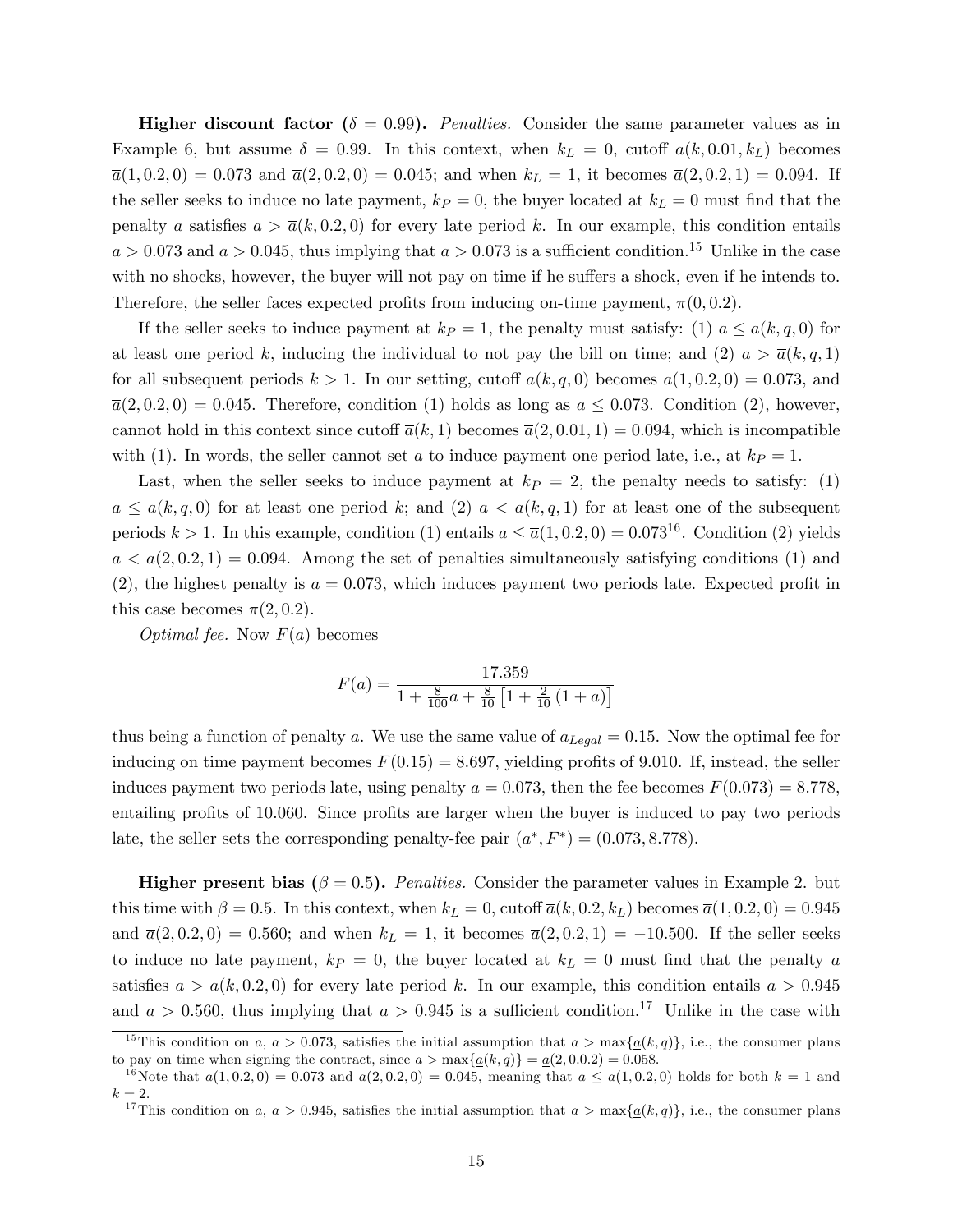no shocks, however, the buyer will not pay on time if he suffers a shock, even if he intends to. Therefore, the seller faces expected profits from inducing on-time payment,  $\pi(0, 0.2)$ .

Similarly, if the seller seeks to induce payment at  $k_P = 1$ , the penalty must satisfy: (1)  $a \leq$  $\overline{a}(k, q, 0)$  for at least one period k, inducing the individual to not pay the bill on time; and (2)  $a > \overline{a}(k, q, 1)$  for all subsequent periods  $k > 1$ . In our setting, cutoff  $\overline{a}(k, q, 0)$  becomes  $\overline{a}(1, 0.2, 0)$  = 0.945, and  $\overline{a}(2,0.2,0) = 0.560$ . Therefore, condition (1) holds as long as  $a \leq 0.945$ . Condition (2) holds, since cutoff  $\overline{a}(k,1)$  becomes  $\overline{a}(2,0.2,1) = -10.500$ , which is compatible with condition (1). The seller, among the set of feasible a's that induce payment at  $k_P = 1$ , the seller selects the highest,  $a = 0.945$ . Expected profits in this case become  $\pi(1, 0.2)$ .

Last, when the seller seeks to induce payment at  $k_P = 2$ , the penalty needs to satisfy: (1)  $a \leq \overline{a}(k, q, 0)$  for at least one period k; and (2)  $a < \overline{a}(k, q, 1)$  for at least one of the subsequent periods  $k > 1$ . In this example, condition (1) entails  $a \leq \overline{a}(1, 0.2, 0) = 0.945^{18}$ . Condition (2), however, is not satisfied as  $\overline{a}(2,1) = -10.500$  and penalties are positive by definition. Therefore, there are no penalties inducing the buyer to pay at  $k_P = 2$ .

*Optimal fee.* Now  $F(a)$  becomes

$$
F(a) = \frac{26.328}{1 + \frac{8}{100}a + \frac{8}{10}\left[1 + \frac{2}{10}\left(1 + a\right)\right]}
$$

thus being a function of penalty a. We use the same value of  $a_{\text{Legal}} = 0.15$ . Now the optimal fee for inducing on time payment becomes  $F(0.15) = 13.190$ . In this case, the buyer will pay one period late (since  $a_{Legal} < 0.945$ , which was the value of penalties upto which buyers pay one period late), entailing profits of 15.565. Thus, the seller cannot choose between on-time and late payments (as she is bounded by  $a_{Legal}$ ) and the optimal  $(a^*, F^*) = (0.15, 13.190)$ .

**Higher discount factor and present bias**  $(\delta = 0.995, \beta = 0.995)$ . Penalties. Consider the same parameter values as in the previous examples, but now,  $\delta = 0.995$ ,  $\beta = 0.995$ . In this context, when  $k_L = 0$ , cutoff  $\bar{a}(k, 0.2, k_L)$  becomes  $\bar{a}(1, 0.2, 0) = 0.009$  and  $\bar{a}(2, 0.2, 0) = 0.007$ ; and when  $k_L = 1$ , it becomes  $\overline{a}(2, 0.15, 1) = 0.010$ . If the seller seeks to induce no late payment,  $k_P = 0$ , the buyer located at  $k_L = 0$  must find that the penalty a satisfies  $a > \overline{a}(k, 0.2, 0)$  for every late period k. In our example, this condition entails  $a > 0.009$  and  $a > 0.007$ , thus implying that  $a > 0.009$ is a sufficient condition.<sup>19</sup> Unlike in the case with no shocks, however, the buyer will not pay on time if he suffers a shock, even if he intends to. Therefore, the seller faces expected profits from inducing on-time payment,  $\pi(0, 0.2)$ .

If the seller seeks to induce payment at  $k_P = 1$ , the penalty must satisfy: (1)  $a \le \overline{a}(k, q, 0)$  for at least one period k, inducing the individual to not pay the bill on time; and (2)  $a > \overline{a}(k, q, 1)$ for all subsequent periods  $k > 1$ . In our setting, cutoff  $\overline{a}(k, q, 0)$  becomes  $\overline{a}(1, 0.2, 0) = 0.009$ , and

to pay on time when signing the contract, since  $a > \max\{a(k, q)\} = a(2, 0.2) = 0.054$ .

<sup>&</sup>lt;sup>18</sup>Note that  $\bar{a}(1, 0.2, 0) = 0.945$  and  $\bar{a}(2, 0.2, 0) = 0.560$ , meaning that  $a \leq \bar{a}(1, 0.2, 0)$  holds for both  $k = 1$  and  $k=2$ .

<sup>&</sup>lt;sup>19</sup>This condition on a,  $a > 0.009$ , satisfies the initial assumption that  $a > \max\{\underline{a}(k, q)\}\)$ , i.e., the consumer plans to pay on time when signing the contract, since  $a > \max\{\underline{a}(k, q)\} = \underline{a}(2, 0.2) = 0.005$ .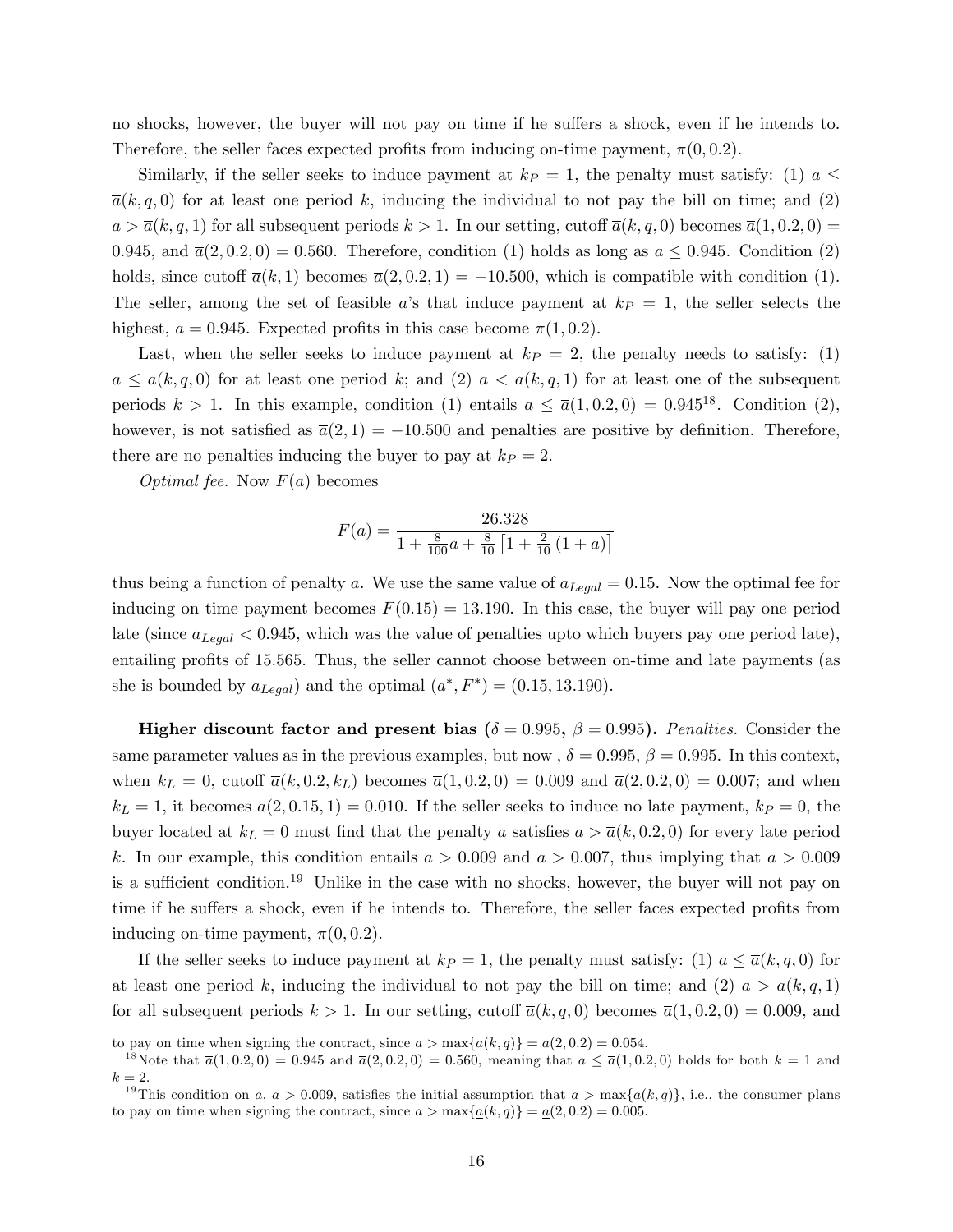$\overline{a}(2,0.2,0) = 0.045$ . Therefore, condition (1) holds as long as  $a \leq 0.007$ . Condition (2), however, cannot hold in this context since cutoff  $\bar{a}(k,1)$  becomes  $\bar{a}(2,0.2,1) = 0.010$ , which is incompatible with (1). In words, the seller cannot set a to induce payment one period late, i.e., at  $k_P = 1$ .

Last, when the seller seeks to induce payment at  $k_P = 2$ , the penalty needs to satisfy: (1)  $a \leq \overline{a}(k, q, 0)$  for at least one period k; and (2)  $a < \overline{a}(k, q, 1)$  for at least one of the subsequent periods  $k > 1$ . In this example, condition (1) entails  $a \leq \overline{a}(1, 0.2, 0) = 0.073^{20}$ . Condition (2) yields  $a < \bar{a}(2, 0.2, 1) = 0.010$ . Among the set of penalties simultaneously satisfying conditions (1) and  $(2)$ , the highest penalty is  $a = 0.120$ , which induces payment two periods late. Expected profit in this case becomes  $\pi(2, 0.2)$ .

*Optimal fee.* Now  $F(a)$  becomes

$$
F(a) = \frac{16.623}{1 + \frac{8}{100}a + \frac{8}{10}\left[1 + \frac{2}{10}\left(1 + a\right)\right]}
$$

thus being a function of penalty a. We use the same value of  $a_{Legal} = 0.15$ . Now the optimal fee for inducing on time payment becomes  $F(0.15) = 8.328$ , yielding profits of 8.628. If, instead, the seller induces payment two periods late, using penalty  $a = 0.009$ , then the fee becomes  $F(0.009) = 8.472$ . entailing profits of 8.624. Since profits are larger when the buyer is induced to pay on time, the seller sets the corresponding penalty-fee pair  $(a^*, F^*) = (0.15, 8.328)$ .

### 6.2 Proof of Lemma 1

The individual prefers to pay at period t than not pay (and pay after k periods of being late), if and only if expression  $(2.1)$  in the Model section is larger than expression  $(2.2)$ , that is,

$$
u_t + \beta \sum_{i=1}^{zn-t} \delta^i u_{i+t} - \beta F \sum_{i=x}^z \delta^{in-t} > u_t + \beta \sum_{i=1}^{zn-t} \delta^x u_{i+t} - \beta F \delta^{n+k-t} (1+ka) - \beta F \sum_{i=x+1}^z \delta^{in-t}
$$

which reduces to  $a > \underline{a}(k) \equiv \frac{1-\delta^k}{k\delta^k}$  $\frac{-\delta^n}{k\delta^k}$ .

Once the consumer reaches a paying period xn, for any  $x = \{1, 2, ..., z\}$ , he pays his bill due at xn rather than paying it k periods later, at period  $xn + k$ , if and only if

$$
u_{xn} - F + \beta \sum_{i=1}^{n(z-x)} \delta^i u_{i+xn} - \beta F \sum_{i=1}^{z-x} \delta^{in} \le u_{xn} + \beta \sum_{i=1}^{n(z-x)} \delta^i u_{i+xn} - \beta F \delta^k (1+ka) - \beta F \sum_{i=1}^{z-x} \delta^{in}
$$

which simplifies to  $a \leq \overline{a}(k) \equiv \frac{1-\delta^k}{\beta k \delta^k}$  where the number of delay periods, k, satisfies  $k < S$  by definition. Then, the consumer expects to pay on time at the beginning of every paying cycle if  $a > a(k)$ , but chooses to pay at period  $xn + k$  rather than at the due date xn if  $a \leq \overline{a}(k)$ .

The above cutoff is when the evaluation takes place at late period  $k_L = 0$ . Thus, we define this

<sup>&</sup>lt;sup>20</sup>Note that  $\bar{a}(1,0.2,0) = 0.009$  and  $\bar{a}(2,0.2,0) = 0.007$ , meaning that  $a \leq \bar{a}(1,0.2,0)$  holds for both  $k = 1$  and  $k=2.$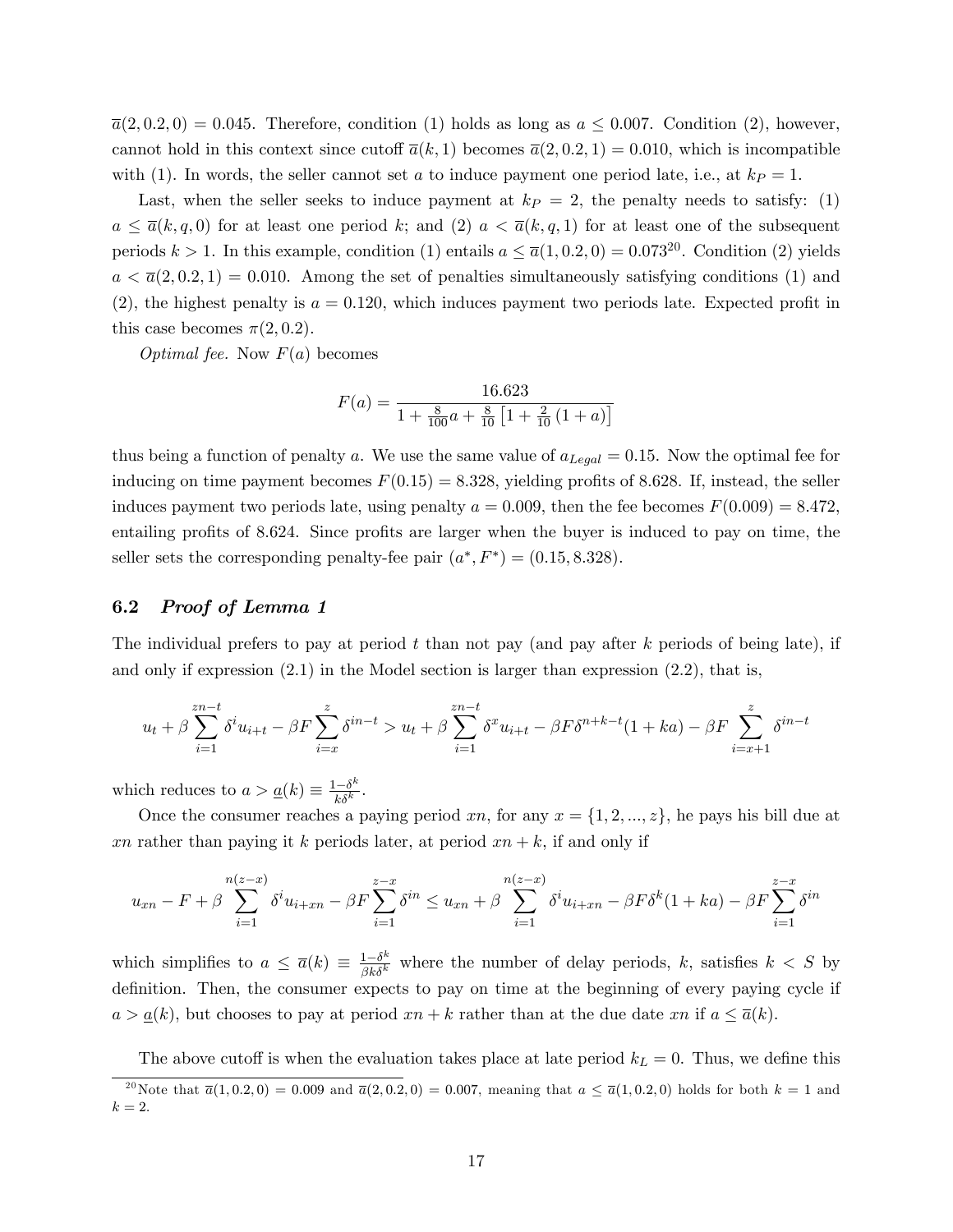set of  $a < \overline{a}(k, k_L)$  where  $k_L = 0$ . If the buyer decides to pay late, he re-evaluates his cutoffs at  $k_L = 1$  as well as each subsequent period. When re-evaluated at every subsequent  $k_L$ ,

$$
a \le \overline{a}(k) \equiv \frac{1 - \delta^{k - kL}}{\beta k \delta^{k - k_L} - k_L}
$$

The buyer will pay at the current late period  $k_L$  if  $a \leq \overline{a}(k) \equiv \frac{1-\delta^{k-k}}{\beta k \delta^{k-k}L - \mu}$  $\frac{1-\delta^{n}}{\beta k \delta^{k-k}L-k_L}$  for at least one subsequent k. Otherwise, the buyer will pay at a later period. It is important to note that at period  $k_L = S-1$ , the buyer pays the fee no matter what.  $\blacksquare$ 

### 6.3 Proof of Proposition 1

In a setting with shocks, the stream of payoffs that, at every period  $t$ , the consumer obtains from paying the bill due at the end of that billing cycle is

$$
u_{t} + \beta \sum_{i=1}^{2n-t} \delta^{i} u_{i+t}
$$
  
\n
$$
-\beta \delta^{xn-t} \left[ (1-q)F + \delta q(1-q)F(1+a) + \delta^{2} q^{2} (1-q)F(1+2a) + \dots + \delta^{S-1} q^{S-1} F(1+(S-1)a) \right]
$$
  
\n
$$
-\beta \delta^{(x+1)n-t} \left[ (1-q)F + \delta q(1-q)F(1+a) + \delta^{2} q^{2} (1-q)F(1+2a) + \dots + \delta^{S-1} q^{S-1} F(1+(S-1)a) \right] - \dots
$$
  
\n
$$
-\beta \delta^{zn-t} \left[ (1-q)F + \delta q(1-q)F(1+a) + \delta^{2} q^{2} (1-q)F(1+2a) + \dots + \delta^{S-1} q^{S-1} F(1+(S-1)a) \right]
$$
  
\n
$$
u_{t} + \beta \sum_{i=1}^{2n-t} \delta^{i} u_{i+t}
$$
  
\n
$$
-\beta \sum_{i=x}^{2n-t} \delta^{in-t} \left[ (1-q)F + \delta q(1-q)F(1+a) + \delta^{2} q^{2} (1-q)F(1+2a) + \dots + \delta^{S-1} q^{S-1} F(1+(S-1)a) \right]
$$
(3)

In words, the individual pays fee  $F$  at period  $n$  if he does not suffer a shock at that period, which occurs with probability  $1 - q$ . If, instead, he suffers a shock, with probability q, then he pays the fee (augmented by the penalty) one period later,  $F(1 + a)$ , if he does not suffer a shock on that subsequent period, which happens with probability  $(1-q)$ . A similar argument applies if he suffers two subsequent shocks, with probabilty  $q^2$ , and thus pays  $F(1+2a)$  three two periods after the bill was due, which occurs with probability  $q^2(1-q)$ . Finally, if the individual suffers shocks until the period in which the service is suspended,  $S - 1$ , we assume that the bill is paid.

If, instead, at period t, the consumer plans to not pay the bill that is due at period  $xn$  despite not suffering a shock (but pay it k periods after it was due), his stream of discounted payoffs becomes

$$
u_{t} + \beta \sum_{i=1}^{2n-t} \delta^{i} u_{i+t}
$$
  

$$
-\beta \delta^{xn-t} [(1-q)(0+0+...+\delta^{k} F(1+ka)) + \delta q(1-q)F(1+a) + \delta^{2} q^{2} (1-q)F(1+2a) +
$$
  

$$
\delta^{S-1} q^{S-1} F(1+(S-1)a)] - \beta \delta^{(x+1)n-t} \left[ (1-q)F + \delta q(1-q)F(1+a) + \delta^{2} q^{2} (1-q)F(1+2a) + ... + \delta^{S-1} q^{S-1} F(1+(S-1)a) \right] - ...
$$
  

$$
-\beta \delta^{zn-t} \left[ (1-q)F + \delta q(1-q)F(1+a) + \delta^{2} q^{2} (1-q)F(1+2a) + ... + \delta^{S-1} q^{S-1} F(1+(S-1)a) \right] \tag{4}
$$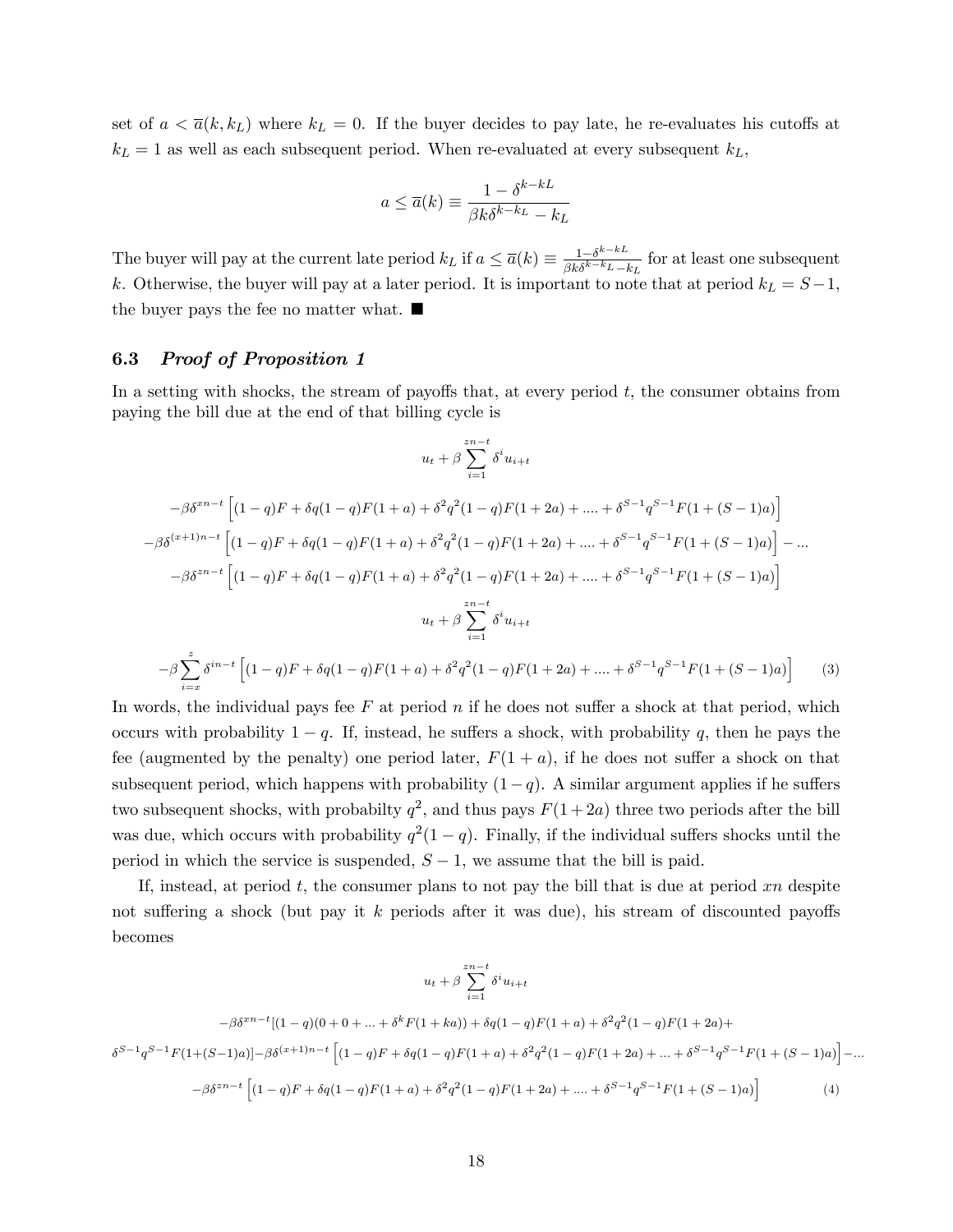Comparing  $(3)$  and  $(4)$ , we conclude that, at any period t, the consumer plans to pay the next bill, due at  $xn$ , if and only if

$$
a \geq \underline{a}(k,q) \equiv \frac{(1-q)\left[1+\sum_{i=1}^{S-2}\delta^iq^i - \sum_{i=k}^{S-2}\delta^iq^{i-k}\right] + \delta^{S-1}q^{S-1}(1-q^{-k})}{(1-q)\left[\sum_{i=k}^{S-2}i\delta^iq^{i-k} - \sum_{i=1}^{S-2}i\delta^iq^i\right] + (S-1)\delta^{S-1}q^{S-1}(q^{-k}-1)}
$$

where cutoff  $\underline{a}(k, q)$  can be more compactly expressed as  $\underline{a}(k, q) = \frac{1-q}{A} + \frac{B}{A}$  $\frac{B}{A}$ , where

$$
A \equiv (1-q) \left[ \sum_{i=k}^{S-2} i \delta^i q^{i-k} - \sum_{i=1}^{S-2} i \delta^i q^i \right] + (S-1) \delta^{S-1} q^{S-1} (q^{-k} - 1)
$$

$$
B \equiv (1-q) \left[ \sum_{i=1}^{S-2} \delta^i q^i - \sum_{i=k}^{S-2} \delta^i q^{i-k} \right] + \delta^{S-1} q^{S-1} (1-q^{-k})
$$

Note that when  $q = 0$  this cutoff reduces to  $\underline{a}(k,0) \equiv \frac{1-\delta^k}{k\delta^k}$  $\frac{e^{-\delta^n}}{k\delta^k}$ , which coincides with the cutoff found in the case with no shocks,  $\underline{a}(k)$ .

Once the bill is due at period  $xn$ , his discounted stream of payoffs from paying the bill on time becomes

$$
u_{xn} - F(1-q) + \beta \sum_{i=1}^{zn-t} \delta^i u_{i+t}
$$
  

$$
-\beta[(1-q)F\delta(1+a) + \dots + (1-q)F\delta^{(S-2)}q^{(S-2)}(1+(S-2)a) + F\delta^{(S-1)}q^{(S-1)}(1+(S-1)a)
$$
  

$$
-\beta \sum_{i=1}^{z-x} \delta^{in} [(1-q)F + \delta q(1-q)F(1+a) + \delta^2 q^2(1-q)F(1+2a) + \dots + \delta^{S-1}q^{S-1}F(1+(S-1)a)]
$$
  
(5)

If, instead, he chooses to pay k periods late, his discounted stream of payoffs is

$$
u_{xn} + \beta \sum_{i=1}^{zn-t} \delta^i u_{i+t}
$$
  
\n
$$
-\beta \left[ (0+0+...+(1-q)\delta^k F(1+ka)) + \delta^{k+1} q(1-q)F(1+(k+1)a) + .... + \delta^{S-1} q^{S-k} F(1+(S-1)a) \right]
$$
  
\n
$$
-\beta \sum_{i=1}^{z-x} \delta^{in} \left[ (1-q)F + \delta q(1-q)F(1+a) + \delta^2 q^2 (1-q)F(1+2a) + .... + \delta^{S-1} q^{S-1} F(1+(S-1)a) \right]
$$
  
\n(6)

Comparing  $(5)$  and  $(6)$ , we conclude that, at any period xn when bills are due, the consumer does not pay if and only if  $a < \overline{a}(k, q)$ , where cutoff  $\overline{a}(k, q)$  is

$$
\frac{(1-q)\left[1+\beta\sum_{i=1}^{S-2}\delta^iq^i-\beta\sum_{i=k}^{S-2}\delta^iq^{i-k}\right]+\beta\delta^{S-1}q^{S-1}(1-q^{-k})}{\beta\left[(1-q)\left(\sum_{i=k}^{S-2}i\delta^iq^{i-k}-\sum_{i=1}^{S-2}i\delta^iq^i\right)+(S-1)\delta^{S-1}q^{S-1}(q^{-k}-1)\right]}
$$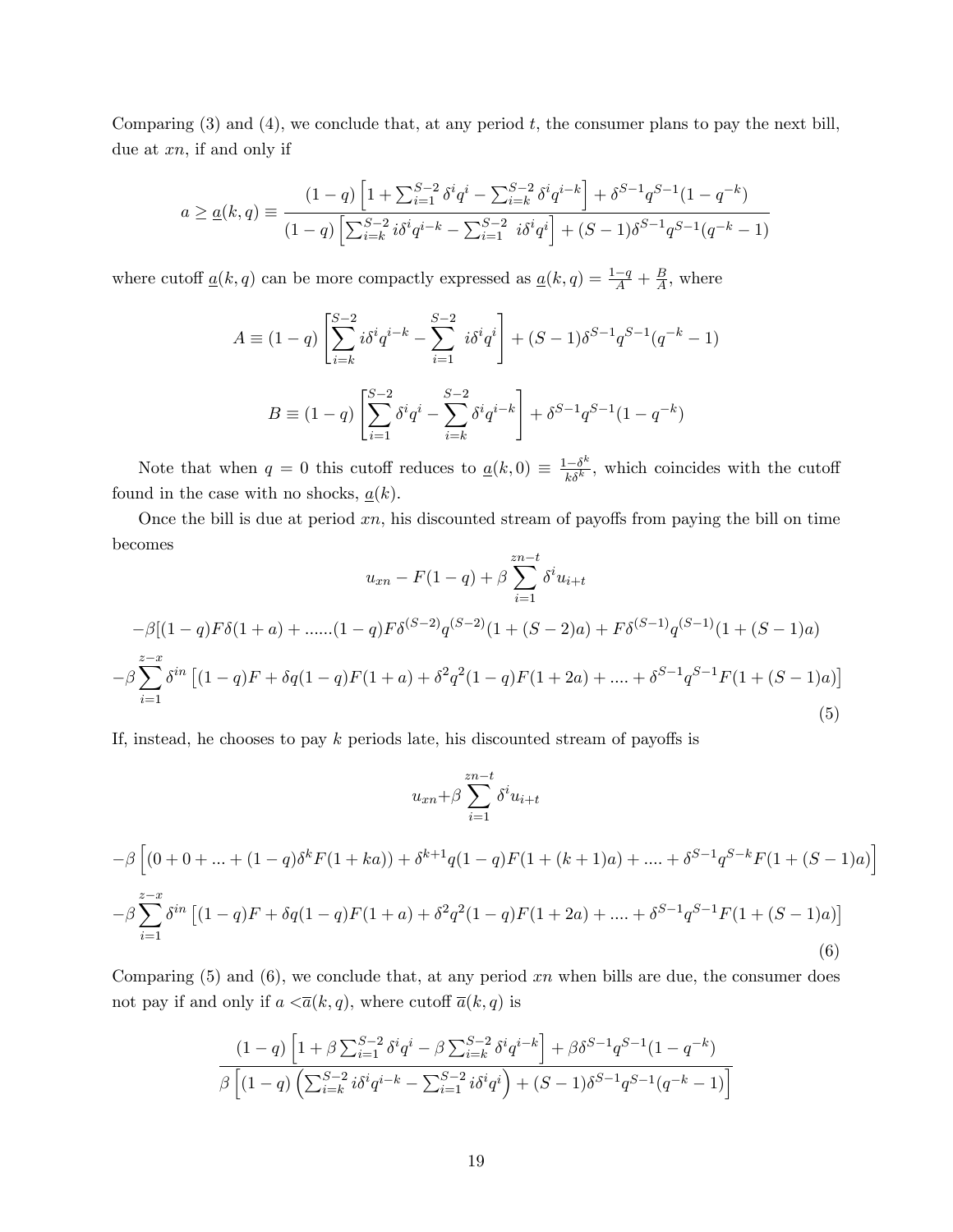In addition, cutoff  $\overline{a}(k, q)$  can be more compactly expressed as

$$
\overline{a}(k,q) = \frac{1-q}{\beta A} + \frac{B}{A}.
$$

Note that when  $q = 0$  this cutoff reduces to  $\bar{a}(k, 0) \equiv \frac{1 - \delta^k}{\beta k \delta^k}$  $\frac{1-\delta^n}{\beta k \delta^k}$ , which coincides with that in the case with no shocks,  $\bar{a}(k)$ . Generally, consider that the consumer is at period xn, or at a later period after xn,  $k_L$ , where  $k_L = t - xn \geq 0$  represents how many periods mediated since the bill was due at xn. In the case that  $k_L = 0$ , he is at period xn; whereas when  $k_L > 0$ , he is strictly beyond period xn. In that setting, he does not pay the bill at the current period, if there is a period  $k<sub>L</sub>$ such that  $a < \overline{a}(k, q, k_L)$ , where cutoff  $\overline{a}(k, q, k_L)$  is

$$
\overline{a}(k, q, k_L) = \frac{(1-q) + \beta D}{\beta C - (1-q)k_L},
$$

where

$$
C \equiv (1-q) \left( \sum_{i=k-k_L}^{S-2-k_L} (i+k_L) \delta^i q^{i-(k-k_L)} - \sum_{i=1}^{S-2-k_L} (i+k_L) \delta^i q^i \right) + (S-1) \delta^{S-1} q^{S-1} (q^{-(k-k_L)} - 1) D \equiv (1-q) \left[ \sum_{i=1}^{S-2-k_L} \delta^i q^i - \sum_{i=k-k_L}^{S-2-k_L} \delta^i q^{i-(k-k_c)} \right] + \delta^{S-1} q^{S-1} (1-q^{-(k-k_L)})
$$

Note that, when the consumer evaluates his decision at period  $xn$ ,  $k<sub>L</sub> = 0$ , thus reducing the above cutoff  $\overline{a}(k, q, 0) = \overline{a}(k, q)$ . In addition, cutoff  $\underline{a}(k, q)$  did not include late period  $k_L$  since the consumer considered, at the time of signing the contract, whether to pay the bill when it is due at  $x_n$  or not.  $\blacksquare$ 

### References

- [1] Armstrong, Mark, and John Vickers (2012) "Consumer protection and contingent charges." Journal of Economic Literature: 477-493.
- [2] Armstrong, Mark, John Vickers, and Jidong Zhou (2009) "Consumer protection and the incentive to become informed." Journal of the European Economic Association: 399-410.
- [3] Balakrishnan, Uttara, Johannes Haushofer, and Pamela Jakiela (2016) "How Soon Is Now? Evidence of Present Bias from Convex Time Budget Experiments." IZA Discussion Paper No. 9653.
- [4] Calzolari, Giacomo, and Mattia Nardotto (2011) "Nudging with information: A randomized field experiment." Available at SSRN 1924901.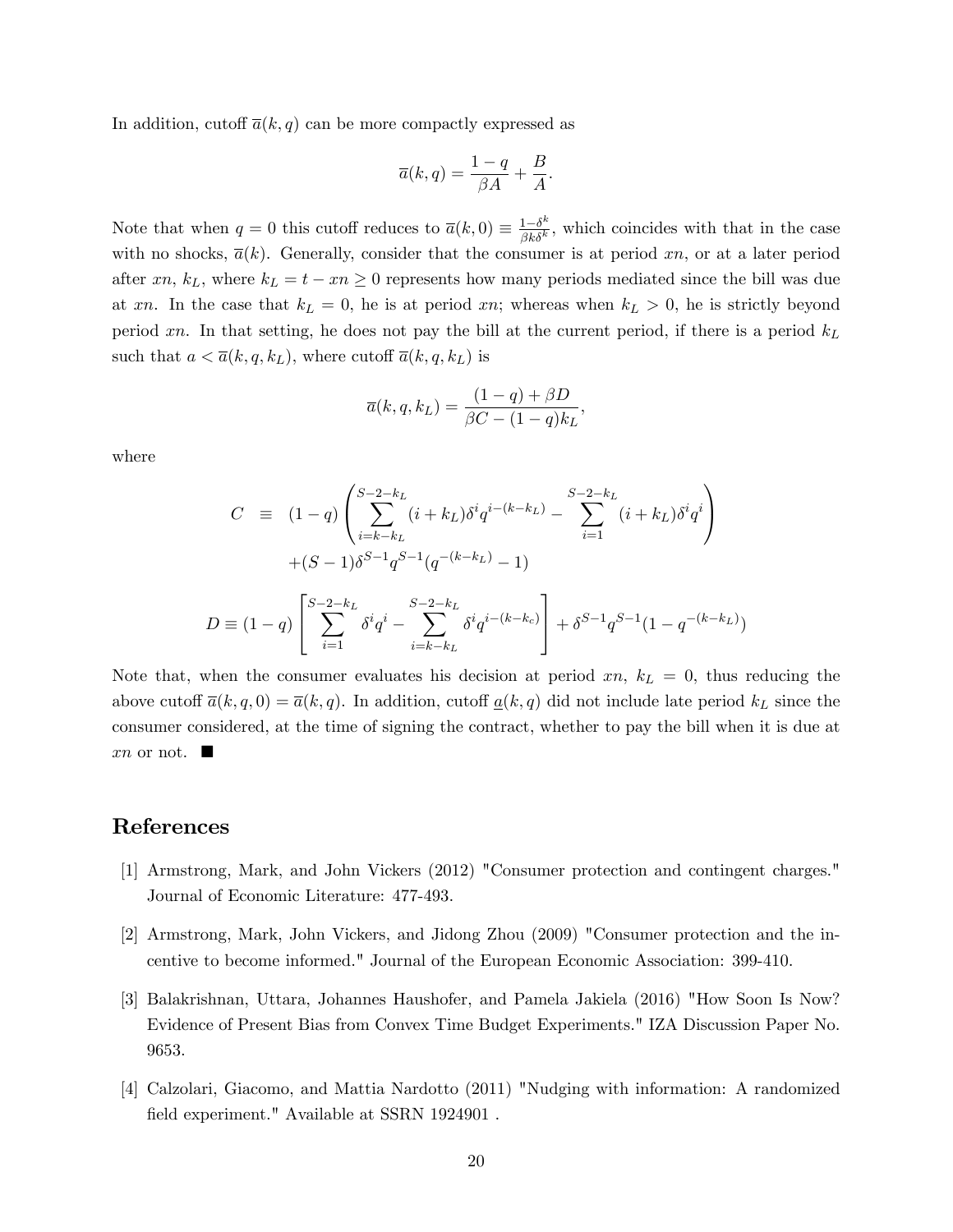- [5] Caillaud, Bernard, and Bruno Jullien (2000) "Modelling time-inconsistent preferences." European Economic Review 44, no. 4: 1116-1124.
- [6] Chetty, Raj (2015) "Behavioral economics and public policy: A pragmatic perspective." The American Economic Review: 1-33.
- [7] Citi Simplicity Survey (2013) April 19-21, http://www.citigroup.com/citi/news/2013/130514a.htm.
- [8] Craik, Fergus IM, and Robert S. Lockhart (1972) "Levels of processing: A framework for memory research." Journal of Verbal Learning and Verbal Behavior 11, no. 6: 671-684.
- [9] Ebbinghaus, Hermann (1885) "Memory: A Contribution to Experimental Psychology." Leipzig, Germany: Duncker and Humblot.
- [10] Ericson, Keith M. Marzilli (2011) "Forgetting we forget: Overconfidence and memory." Journal of the European Economic Association 9, no. 1: 43-60.
- [11] Herweg, Fabian, and Daniel Müller (2011) "Performance of procrastinators: on the value of deadlines." Theory and Decision: 329-366.
- [12] Hoch, Stephen J., and George F. Loewenstein (1991) "Time-inconsistent preferences and consumer self-control." Journal of Consumer Research: 492-507.
- [13] Karlan, Dean, Margaret McConnell, Sendhil Mullainathan, and Jonathan Zinman (2016) "Getting to the top of mind: How reminders increase saving." Management Science 62, no. 12: 3391-3411.
- [14] Laibson, David (1997) "Golden eggs and hyperbolic discounting." The Quarterly Journal of Economics: 443-477.
- [15] Murooka, Takeshi, and Marco A. Schwarz (2016) "The timing of choice-enhancing policies." Working paper, LMU Munich.
- [16] OíDonoghue, Ted, and Matthew Rabin (1999) "Doing it now or later." American Economic Review: 103-124.
- [17] Schacter, Daniel L. (1999) "The seven sins of memory: Insights from psychology and cognitive neuroscience." American Psychologist 54, no. 3: 182.
- [18] Spiegler, Ran (2011) Bounded rationality and industrial organization. Oxford University Press.
- [19] Takeuchi, Kan (2011) "Non-parametric test of time consistency: Present bias and future bias." Games and Economic Behavior 71, no. 2: 456-478.
- [20] The 2009 Consumer Financial Literacy Survey, March 13-16, 2009. The National Foundation for Credit Counseling (NFCC). https://www.nfcc.org/wpcontent/uploads/2014/04/2009FinancialLiteracySurveyFINAL.pdf.